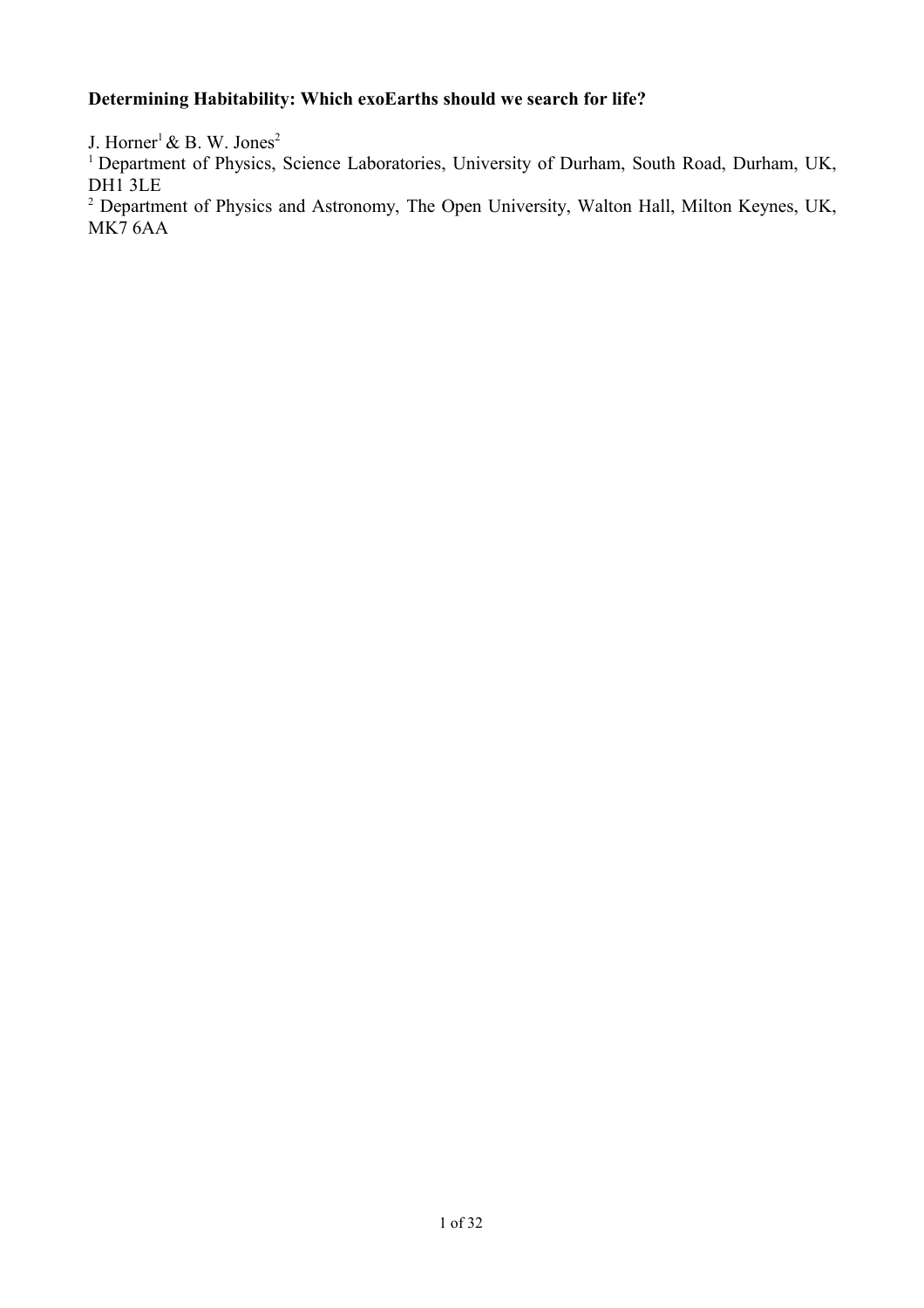# **Abstract**

Within the next few years, the first Earth-mass planets will be discovered around other stars. Some of those worlds will certainly lie within the classical "habitable zone" of their parent stars, and we will quickly move from knowing of no exoEarths to knowing many. For the first time, we will be in a position to carry out a detailed search for the first evidence of life beyond our Solar System. However, such observations will be hugely taxing and time consuming to perform, and it is almost certain that far more potentially habitable worlds will be known than it is possible to study. It is therefore important to catalogue and consider the various effects which make a promising planet more or less suitable for the development of life. In this work, we review the various planetary, dynamical and stellar influences that could influence the habitability of exoEarths. The various influences must be taken in concert when we attempt to decide where to focus our first detailed search for life. While there is no guarantee that any given planet will be inhabited, it is vitally important to ensure that we focus our time and effort on those planets most likely to yield a positive result.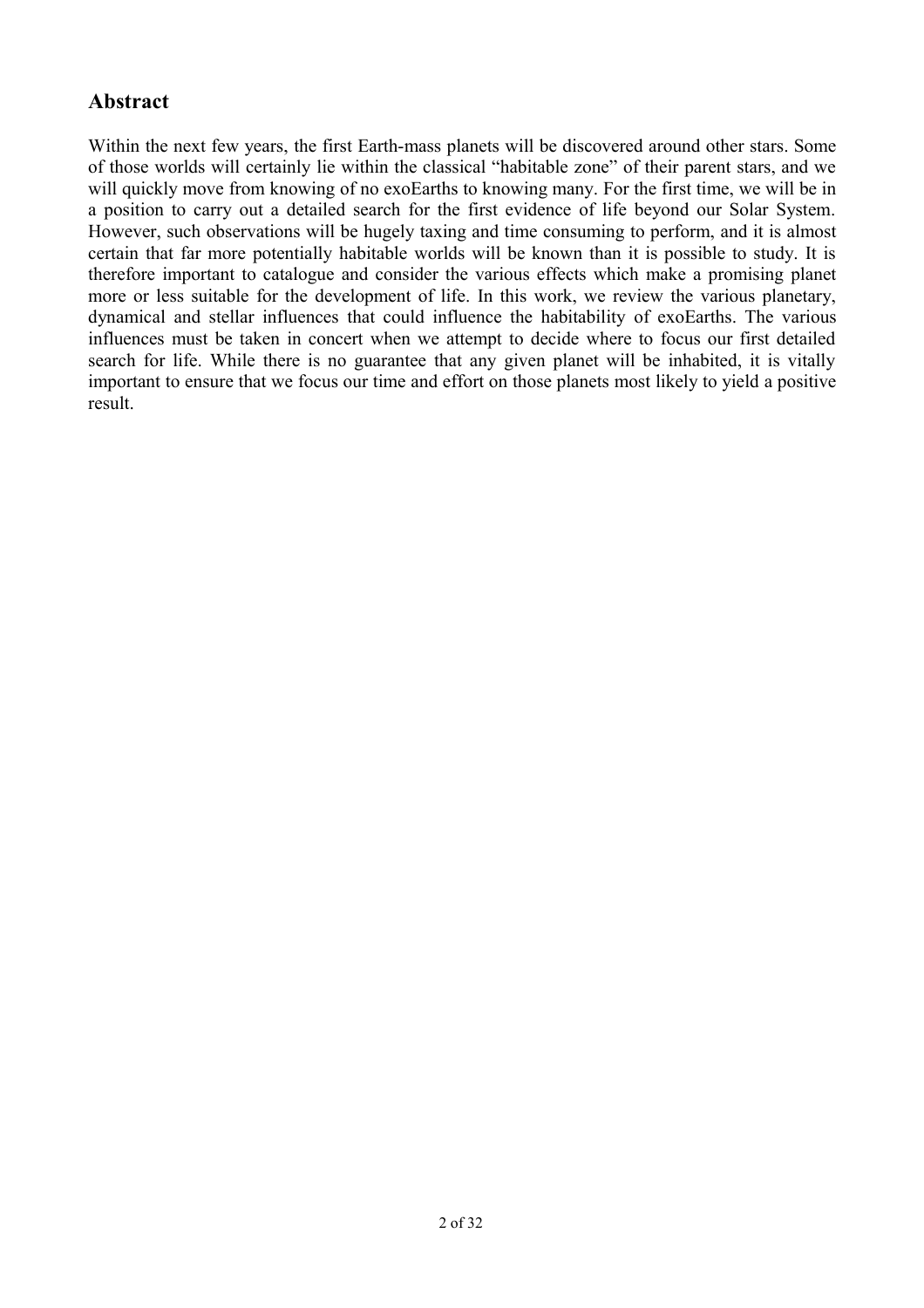# **Introduction**

Since the first planet orbiting a Sun-like star was found in 1995 orbiting 51 Pegasi (Mayor and Queloz 1995), the question of whether we will ever find life beyond our Solar System has moved firmly from the realm of science fiction to become mainstream scientific research. Research in the field of Astrobiology, spanning everything from the study of microbes to the dynamics of distant planetary orbits, has gone from strength to strength, as researchers across all fields of science come together to work on this question.

The rate at which exoplanets are discovered is rising rapidly, the numbers being continually bolstered as new techniques and telescopes come online allowing the detection of ever smaller worlds. At the time of writing, the least massive planet discovered to date around a Sun-like star, Gliese 581e, could be as little as 1.9 times the mass of the Earth. Surely, within the next few years, the first truly Earth-mass planets will be found around distant stars as projects such as Kepler (http://kepler.nasa.gov/) begin to yield their anticipated results.

If the history of astronomy tells us anything, it suggests that once one member of a population is found, many more will soon follow. For example, aside from the anomalous Pluto, the first trans-Neptunian object, the Edgeworth-Kuiper belt body (15760) 1992 QB<sub>1</sub>, was discovered in 1992 (Jewitt and Luu 1993). By 2000, 374 were known, and today, early in 2010, the number has soared to  $1130<sup>1</sup>$  $1130<sup>1</sup>$ , and the discovery rate continues to accelerate. Perhaps a more telling example is the number of exoplanets known – fifteen years on from the discovery of 51 Pegasi, the catalogue of confirmed exoplanets stands at 45[2](#page-2-1) planets distributed amongst 385 planetary systems<sup>2</sup>. Clearly, if the discovery of Earth-like planets follows this trend, we will move rapidly from knowing no exoEarths to knowing tens, or hundreds.

How, then, should we decide which exoEarths we should target in the search for life? Recent studies claiming to have detected the first molecules in the atmospheres of hot Jupiters have required significant investment in telescope time (e.g. Sing et al. 2008). To detect life-indicating molecules in the atmospheres of an exoEarth would clearly be significantly more challenging, although some of that difficulty will obviously be ameliorated by the development of new technology and the next generation of space telescopes. The same high cost of observations will hold regardless of the technique chosen to search for life, particularly since the importance of any positive discovery is such that the observers will likely want to be extra sure before making any announcement.

Regardless of what new technologies and telescopes are developed it is therefore highly unlikely that we will be able to quickly and efficiently survey all new exoEarths at once. It will therefore be vitally important to ensure that we choose the most likely candidates for the initial observations, in order to maximise our chances of finding life.

How, then, would we discriminate between different exoEarths? What determines whether one planet is more, or less, habitable than another? In this work, we attempt to summarise the key features that are currently understood to influence planetary habitability, spanning the influence of the planetary host star and its local and galactic environment in the next two sections, the various problems which can be caused by objects within the planetary system in the subsequent section, and the nature of the planet itself in the final section. Although it would be foolish to entirely prejudge where we are likely to find life, it makes sense to focus our first detailed planet-by-planet searches

<span id="page-2-0"></span><sup>1</sup> The number of known trans-Neptunian objects was determined through examining the list of those objects at [http://www.cfa.harvard.edu/iau/lists/TNOs.html,](http://www.cfa.harvard.edu/iau/lists/TNOs.html) accessed on 19<sup>th</sup> April 2010.

<span id="page-2-1"></span><sup>&</sup>lt;sup>2</sup> The number of planets and planetary systems was taken from the Extrasolar Planets Encyclopaedia  $(\frac{http://exoplanet.eu/catalog-all.php}{http://exoplanet.eu/catalog-all.php})$  on 19<sup>th</sup> April 2010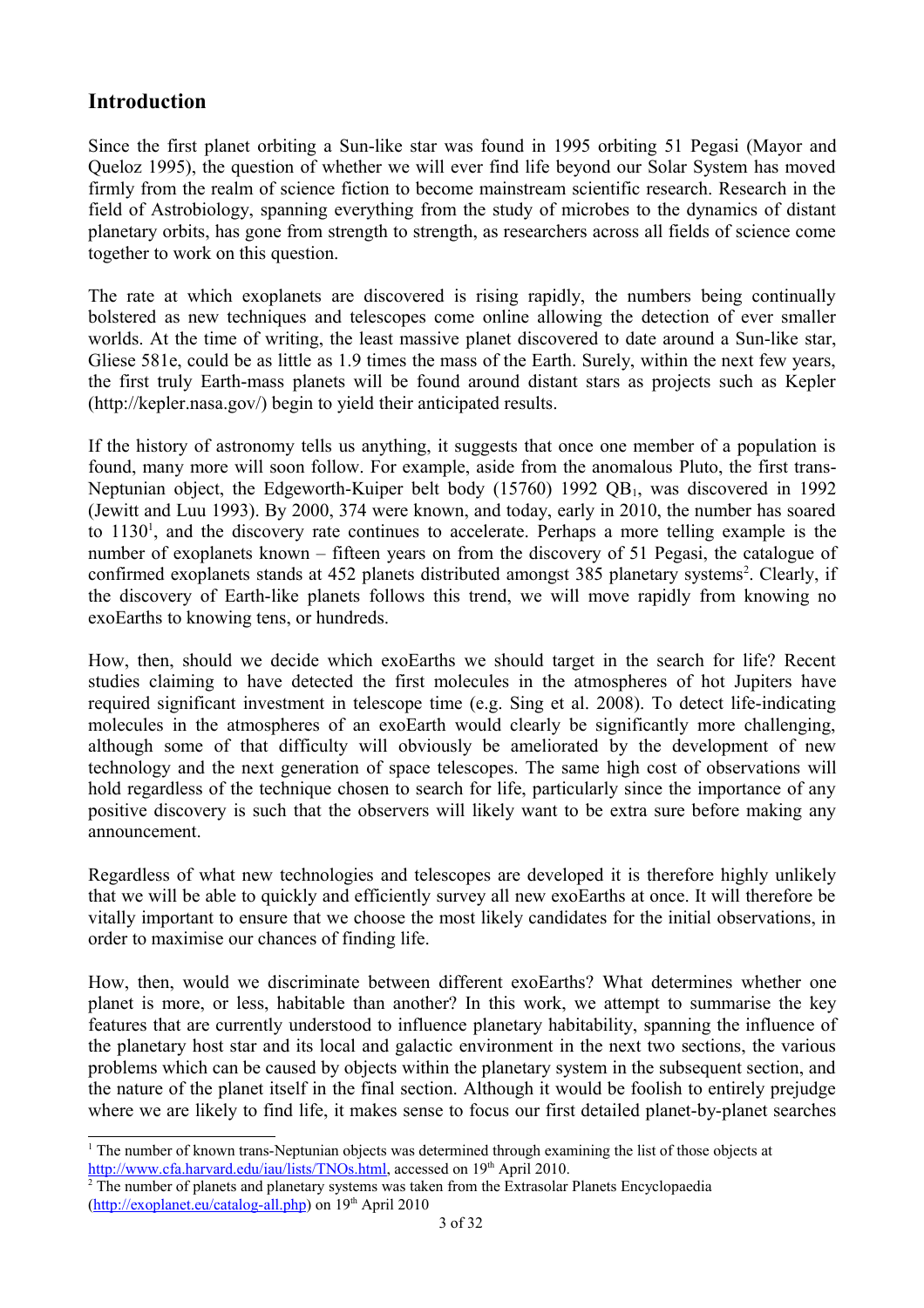on those that seem most likely to provide a positive detection, and so in this work we attempt to highlight potential criteria through which systems can be judged to be more or less promising for those initial observations.

# **The role of the properties of single stars and stellar groups**

# *The variety of stars*

Stars form from fragments of interstellar clouds. As the fragment collapses it forms a circumstellar disk of gas and dust. Nearly all of the gas is hydrogen and helium. The dust, which accounts for up to a few percent of the mass of the disc, is dominated by the other 90 chemical elements. In astronomy these are called "metals", though many are non-metallic. The metallicity of the disc, or of a given star, is the proportion of these metals that it contains, relative to that contained in our Sun. Metallicity is usually expressed in terms of [Fe/H], given as the logarithm of the ratio of the iron/hydrogen ratio in the star/disk in question to that in the Sun. Therefore, stars with negative [Fe/H] are considered low metallicity, and those with positive [Fe/H] are considered high metallicity. A protostar forms in the centre of the disc, and starts with the same composition, and hence the same metallicity, as the disc.

The protostar gravitationally contracts, and as it does so it heats up, particularly in its central region. When the core reaches temperatures of order ten million K, hydrogen fusion begins, producing helium and lots of energy. This outpouring of radiation stabilises the protostar, balancing the inward pressure due to self gravity, and it becomes a star in the core hydrogen fusing phase of its life, called the main sequence phase. The star is then called a main sequence star. The Sun is a main sequence star.

Main sequence stars have a range of masses, from several tens of the solar mass down to 0.08 solar masses. Objects with lower mass are known but their interior temperatures never become hot enough for sustained hydrogen fusion to occur. These small objects are "failed stars", called brown dwarfs. It seems unlikely that such objects would house habitable exoEarths, and as such, they are not considered further in this work.

Main sequence stars are called dwarfs (see below). They are classified according to their mass. In order of decreasing mass the labels are O, B, A, F, G, K, M. The Sun is a G star. The greater the mass, the smaller the number of stars of that mass, the greater their luminosity, and the shorter the main sequence lifetime. This lifetime ends when insufficient hydrogen remains in the core to support ongoing fusion between hydrogen nuclei. As the radiation pressure resulting from that fusion is removed, the core contracts under its own gravity, and heats up. Other fusion reactions occur, not always in the core, and the star swells to become a giant at lower masses and a supergiant at larger masses. The Sun is currently 4.6 Gyr into an estimated 11 Gyr main sequence lifetime. Thereafter, it will become a giant. This is not the end, but the post main sequence evolution of the Sun will result in a series of relatively short-lived transformations which will effectively rule out life in the Solar System, and the same is thought to apply to exoplanetary systems.

You can now appreciate why main sequence stars are called dwarfs – they are significantly smaller than giants and subgiants.

# *Stellar age, main sequence lifetime, and habitability*

It is certain that we will continue to find planets around stars of all ages, from those only recently formed (such as the giant planets directly imaged around the ~60 Myr old star HR 8799, Marois et al. 2008), to those well into the main sequence phase of their lifetimes. HD80606, with an age of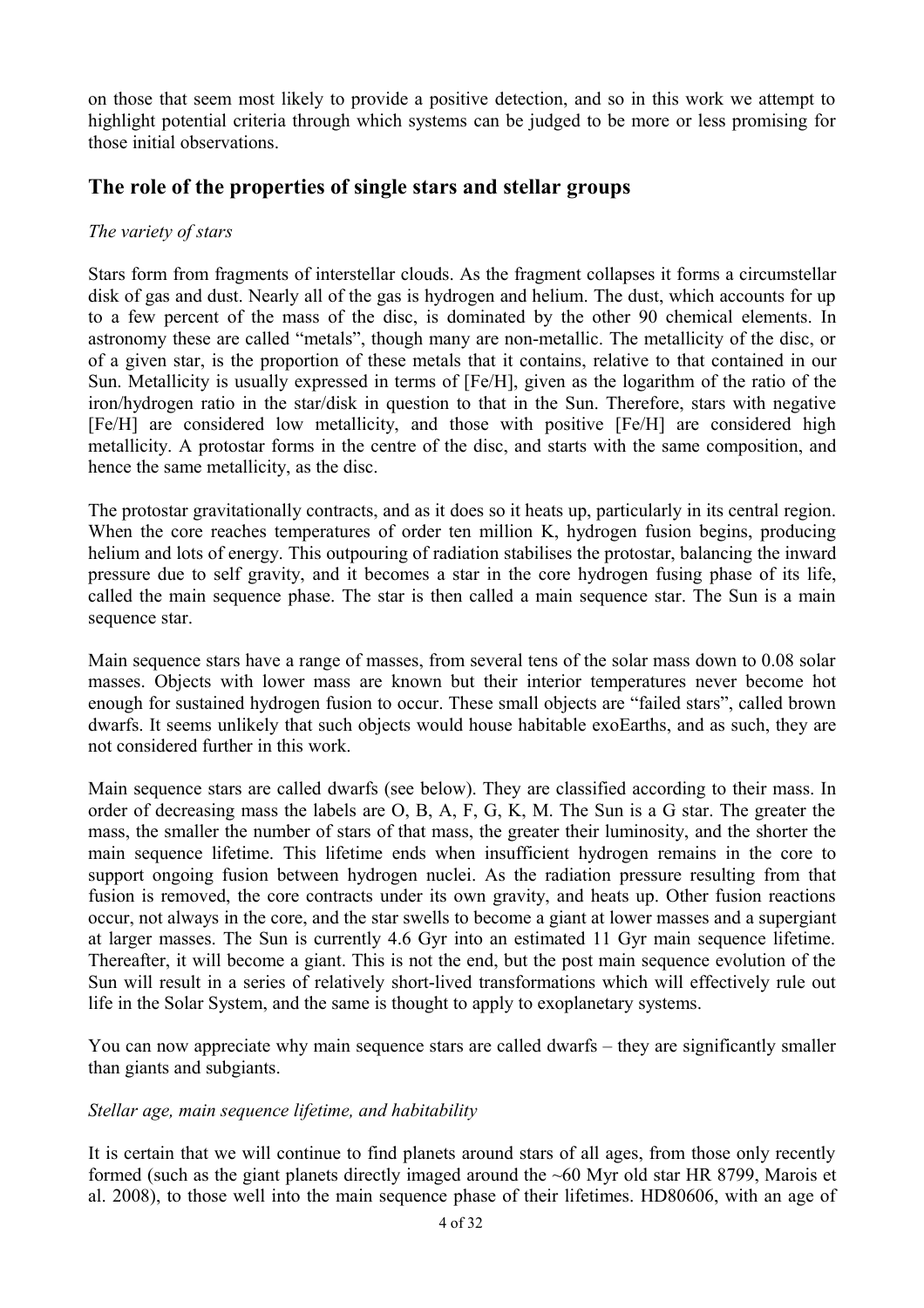7.63 Gyr, is an example. On our own Earth, it is generally accepted that for the first 700 Myr or so, any life that formed would have been exterminated during the "Late Heavy Bombardment" (which we will discuss in more detail in the penultimate section, see also e.g. Gomes et al., 2005). As such, it is natural to assume that all young stellar systems are uninhabitable. However, hazards such as the Late Heavy Bombardment are likely stochastic events, which can be delayed by any length of time from the formation of a planetary system. Nevertheless, it is better to avoid stars younger than several hundred million years old. Are there any other reasons to exclude "young" stars from surveys for life?

Young stars are also well known to be significantly more active than their older counterparts. Stars on the main sequence do indeed seem to mellow with age (see e.g. Dehant et al., 2007; Guinan et al., 2005)! The younger the star, then, the greater its output of damaging high-energy electromagnetic radiation, as a fraction of its total luminosity. In addition, the amount of material shed by the star (its stellar wind) is known to be significantly greater for young stars than for old (e.g. Newkirk Jr., 1980; Wood et al. 2002, 2005). This would lead to an increased flux of charged particles into the atmosphere of a given planet, likely with potentially damaging consequences for any life attempting to develop there. On top of all this, the frequency and intensity of stellar flares is known to be far greater for young stars than  $old - yet$  another hazard to be confronted by life attempting to develop upon a given planet.

Clearly, then, the environment around very young stars is potentially highly hostile to any life (e.g. Lundin, Lammer & Ribas, 2007). Although this may not be sufficient in itself to hinder life's development, surely it is better to focus our initial attention to those stars which offer a gentler climate in which life can develop – it seems that it would be both more likely to find life there, and more likely that there would be varied and plentiful enough life to provide a strong, unambiguous signal for detection.

As a main sequence star ages, its luminosity gradually increases. Indeed, our Sun is currently thought to be some 30% more luminous than it was when it first joined the main sequence. All other things being equal, this means that the region around that star in which water could be liquid on a rocky planet's surface (the classical habitable zone, HZ) gradually moves further from the star as time passes. As such, it is perfectly feasible that a planet which is in a star's classical HZ at the current epoch would not have been in the past, and planets that were initially in that zone might now be too warm to host liquid water. We should therefore give preference to a planet that has spent hundreds of millions, or even billions, of years in the classical HZ to one that has only been habitable for tens of millions of years. It would no doubt be relatively straightforward to calculate how long a planet on a given orbit has been receiving enough energy from its parent star to host liquid water on its surface, and use this to initially focus on those worlds which have had the most time for life to develop.

This places a *lower* limit on the main sequence lifetime of the star, and we must avoid stars with main sequence lifetimes that are too short. On Earth, there is indirect evidence that life emerged about 50 Myr after the first 700 Myr of heavy bombardment, though it might have emerged a few hundred Myr later (Battistuzzi et al. 2004). If we adopt the admittedly somewhat arbitrary criterion that a star must have spent at least 1000 Myr on the main sequence to have a stable biosphere (since this would allow sufficient time for the worst excesses of stellar activity to die down, provide an opportunity for the dynamical state of the planetary system to settle down, and give time for any life on the planet to spread sufficiently to be detectable), then we must rule out the O, B, and A dwarfs, because they have main sequence lifetimes that are too short. Fortunately, with star numbers falling with increasing mass, this excludes only a small proportion of stars.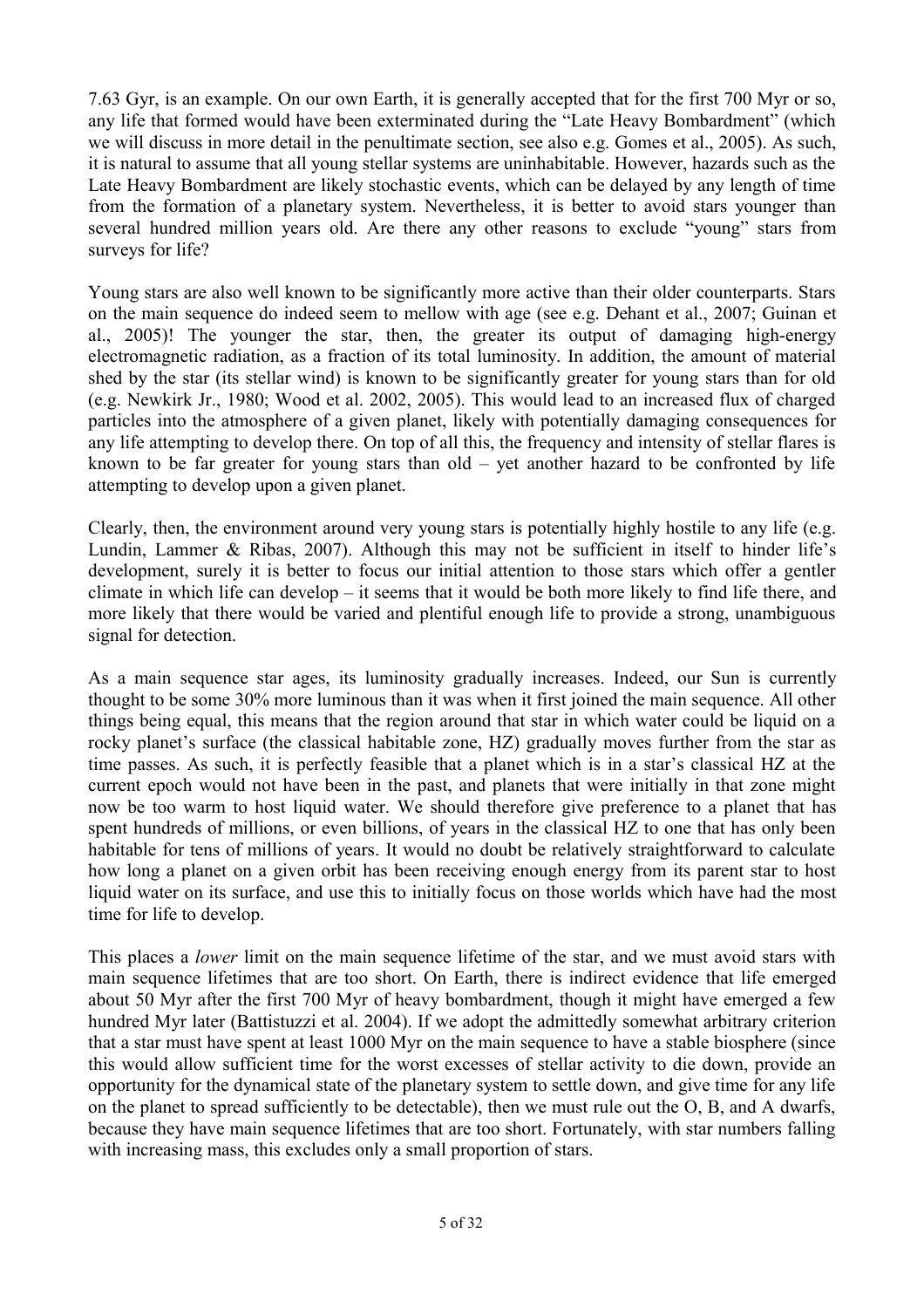A rather larger proportion is ruled out by excluding F, G, K, and M stars that are younger that 1000 Ma. Over 10% of these stars are ruled out on this basis

# *Metallicity and habitable planets*

So far, we have not paid much attention to whether suitable exoEarths could form from a circumstellar disc. Whereas the central issue here is which exoEarths are most likely to have life, it is of interest to look briefly at the requirements for an exoEarth to form in he first place. Given, as is likely, that the disk has sufficient mass to form planets, it must also have a sufficient proportion of "metals" to form exoEarths, from substances such as iron, silicates, and water. Whether it did is indicated by the metallicity of the star. "Metals" comprise all elements except hydrogen and helium, and are also known as heavy elements. These contribute about 1.6% to the mass of the Sun. It seems likely that metallicities less than about half that of the Sun might yield rocky planets no more than about 10% the mass of the Earth (i.e. no more than about the mass of Mars). Such planets are likely to lose their atmospheres to space and to the surface within about 1000 Myr, and thus probably never had the sustained capability to support life.

It is not only necessary to have heavy elements (metals), but *specific* heavy elements. For example, substantial losses of planetary atmospheres to their surface can be exacerbated by a low level of geological activity. To sustain sufficient activity to replenish the atmosphere, a large planetary mass helps, but the interior must also contain long-lived radioisotopes, notably  ${}^{40}K$ ,  ${}^{235}U$ ,  ${}^{238}U$ , and  ${}^{232}Th$ , to heat the interior over long periods. It seems reasonable to suppose that, all else being equal, the greater the proportion of such elements the more likely there will be a sufficient level of geological activity. Whether this is a significant further constraint is unknown.

Stars with the lowest metallicities had their origin when the Galaxy was young, before about 10 000 Myr ago. At that distant time, the interstellar medium would have had a near-primordial composition, with a low abundance of heavy elements. The stars forming from this medium were comparably depleted. A proportion of G, K, and M dwarfs must be at least as old as 10 000 Myr – 20% is one estimate – and this proportion is therefore unlikely to have exoEarths. Subsequently, the short-lived massive stars, in which thermonuclear fusion had increased the proportion of heavy elements, enriched the interstellar medium as they lost mass in their giant, supergiant and subsequent phases. Younger stars will therefore have been born in clouds enriched in heavy elements, and are thus more likely to have habitable planets, though some of these stars will be too young for life to have emerged in their planetary systems.

Stars not yet ruled out from having planets on which life might be present are thus the higher metallicity main sequence stars of spectral types F, G, K, and M (i.e. with masses less than about twice that of the Sun), and main sequence lifetimes exceeding about 1000 Myr, but older than about 1000 Myr.

# *Stellar variability*

It is not just young stars that can be variable. To some extent, all stars are likely variable – our Sun, for example, varied in luminosity by of order 0.05% in the period 1978 – 2006 (spanning just over one complete 22-year dual-peaked solar cycle), albeit with short term variations due to spots and faculae spanning a range a factor of 10 larger in the period since 1978 (see e.g. Fig 1, Foukal et al., 2006). Over longer timescales, it seems reasonable to think that the true variability of our Sun is somewhat higher. For example, Lean (2000) examines the variation in solar insolation since the Maunder minimum, suggesting an overall increase of  $\sim 0.2\%$  in that time. Such long-term variability has been used by some authors to study the relationship between climate change and the activity of the Sun (e.g. Lean, Beer & Bradley, 1995; Sofia & Li, 2001; Rind, D., 2002; Feulner & Rahmstorf,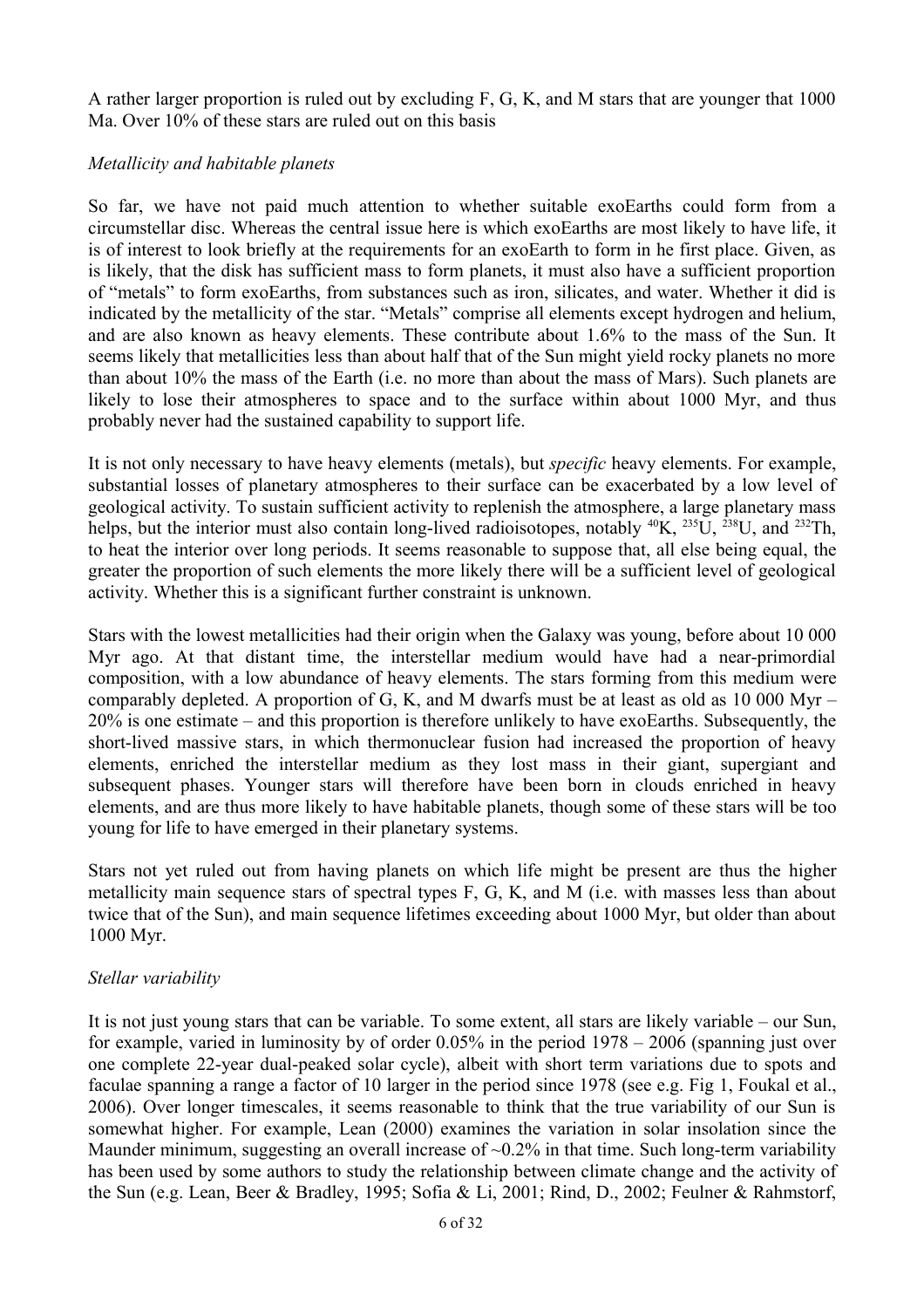2010). Such work shows how even small variations in the luminosity of a star can have measurable effects on the climate of planets orbiting around it. Some stars, though, are far more variable than others. Examples include the famous Cepheid variable stars, old stars which have recently moved from the main sequence, whose atmospheres expand and contract periodically giving rise to luminosity variations that may span a factor of two or more. The period of these variations is strongly linked to the luminosity of the star in question, allowing Cepheids to be used as exceptional "standard candles", providing a yardstick to measure distances within the Universe. Some other stars vary by a far greater amount. For example, over a period of 332 days, the luminosity of the star Mira (ο Ceti) varies by up to a factor of 4,000, and this is far from atypical. Other kinds of variability also exist for stars – some, for example, are prone to enormous stellar flares (a good example being our nearest stellar neighbour, Proxima Centauri).

Clearly, stars that are hugely variable in luminosity, or are prone to enormous stellar flares, represent bad targets for the search for life. Indeed, it is unlikely that Earth-like planets will be discovered around such stars in the near future, even if they do exist, since the intrinsic variations in the star itself mask any planetary signal. Two obvious questions therefore are - how variable must a star be in order to make an otherwise habitable planet in orbit around it inhospitable, and what degree of variability is enough to lower the habitability sufficiently to make a planet a poor first choice for observation? We should certainly focus our initial search for life on planets around stars that observations or modelling indicate are particularly stable in their output (see, for example, Eddy et al. 1984, and the Kepler website at http://www.kepler.arc.nasa.gov/). Again, the strategy is to maximise the chances for a rapid/straightforward detection of life.

# *ExoEarths in the classical HZ of M dwarfs*

The abundant, long-lived M dwarfs increase considerably the number of places where we might find exoEarths in the classical HZ. Some problems have been raised, but none is fatal. We discuss two erstwhile problems.

First, the low luminosity of M dwarfs results in the classical HZ being close to the star. For the most luminous M dwarfs it still only stretches from about 0.2 to 0.4 AU. An exoEarth at such a distance would have had its rotation slowed by the gravitational gradient across it (tidal forces) until a stable configuration is reached in which it keeps the same face towards the M dwarf. Such a configuration is known as a spin-orbit resonance, with the orbiting body completing an integer number of spins on its axis in the same period taken to perform an integer number of orbits around the parent. The Moon keeps the same face towards the Earth because of the tidal force exerted on the Moon by our planet, and is said to be trapped in a 1:1 spin-orbit resonance (one spin in the same period as one orbit). An exoEarth keeping the same face towards the M dwarf could have such a cold dark side that the whole atmosphere could freeze into this cold trap. Water could freeze on the dark side and evaporate from the star-facing side. However, this inimical-to-life atmospheric and water freeze-out would not happen if a substantial atmosphere were present. For example, an atmosphere with a surface pressure about a tenth of that on the Earth would prevent freeze-out provided that it consisted largely of the greenhouse gas  $CO<sub>2</sub>$  (Heath et al. 1999). At somewhat higher pressures liquid water would be present over at least part of the surface, perhaps beneath a thin crust of ice. Thus, tidal slowing does not necessarily prevent the formation of a surface biosphere.

It should be noted that it is possible for objects to be trapped in spin-orbit resonances other than 1:1. Although the 1:1 is most common (the effect of that particular resonance being the strongest), other resonances may be enough to arrest the tidal spin-down of planetary bodies. Within our own Solar System, the planet Mercury is trapped in a 3:2 spin-orbit resonance with the Sun (e.g. Correia & Laskar, 2004). However, capture into such higher-order resonances is typically highly unlikely unless the orbital eccentricity of the secondary is sufficiently high to result in a significant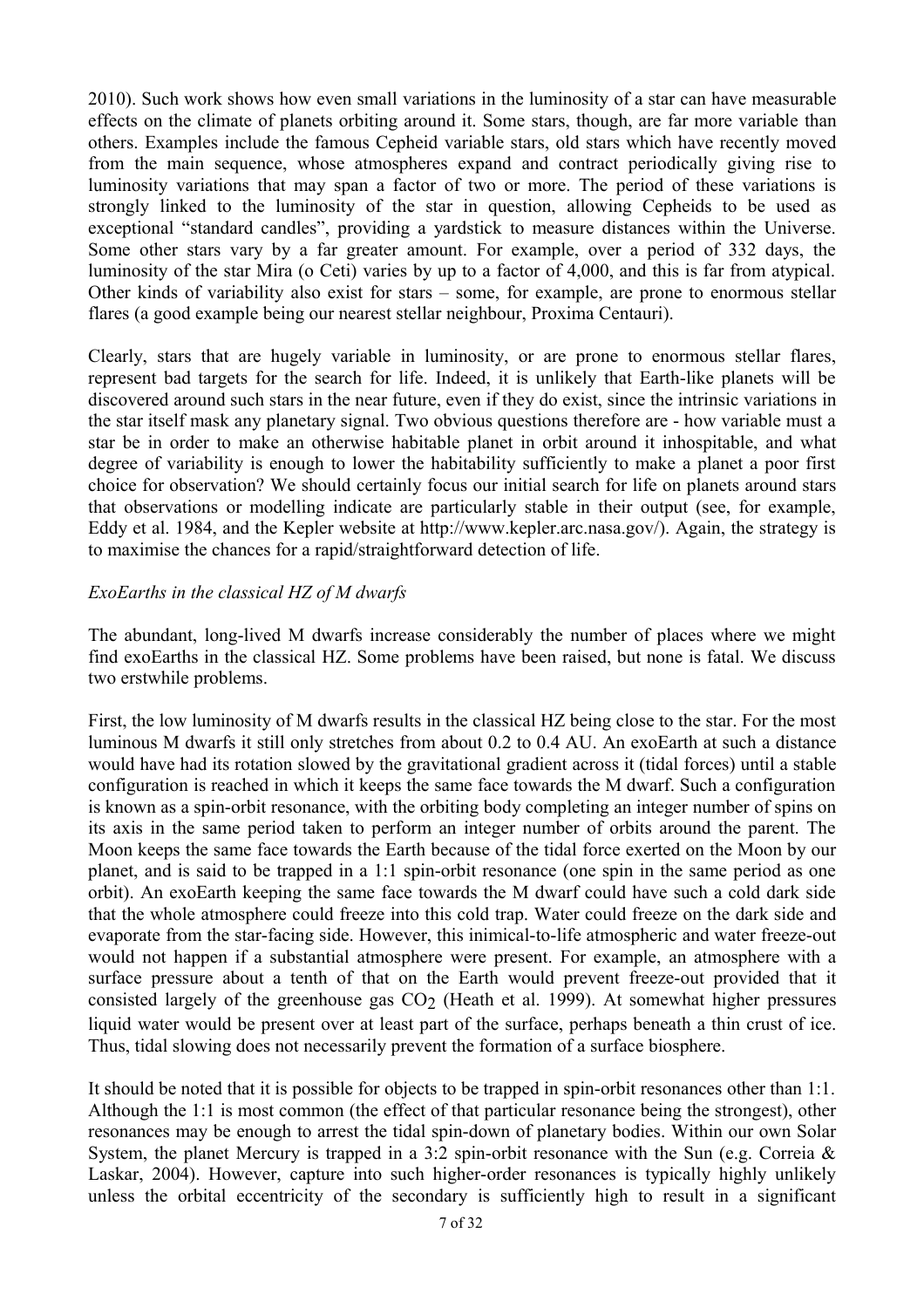difference in tidal effects between perihelion and aphelion. In the case of Mercury, Correia & Laskar invoke the chaotic excitation of the planet's orbit to an eccentricity greater than 0.325 in order to facilitate efficient capture to this spin-orbit resonance. Planets trapped in such higher-order spin-orbit resonances would experience a slow diurnal cycle, and so should not necessarily be ruled out in the search for habitable worlds. That said, capture to such resonances seems sufficiently unlikely for planet's on near-circular orbits (such that insolation does not vary prohibitively over the course of one planetary year) that we do not consider them further.

Second, M stars are more variable in luminosity than the more massive main sequence stars. There are two mechanisms. First, flares, lasting typically the order of a minute, increase the luminosity, including the biologically damaging UV and X-ray wavelengths which can increase by a factor of order 100 (e.g. Scalo et al., 2007). However, even during a strong flare, the X-ray and UV flux from an M dwarf remains feeble, and poses no threat to a surface biosphere. Second, all stars have transient, cool patches on their surface, starspots. In the case of M dwarfs these are comparatively large and can cause a few tens of percent decrease in luminosity lasting up to a few months. However, even a modest atmosphere on an exoEarth would prevent such a decrease from doing much harm to a surface biosphere (e.g. Heath et al. 1999).

It should be noted that the slow rotation of a planet keeping one face towards an M dwarf could mitigate against it having a strong magnetic field (Russell et al. 1979). In such a scenario, the energetic particles in the wind that all stars emit would not be deflected, and would thus impact the upper atmosphere at all latitudes. These high speed particles collide with molecules in the planet's upper atmosphere. Among the collision products are X- and gamma rays that reach the surface where they would increase the mutation rate in any biosphere, though as a biosphere would have evolved in such an environment the effect could be positive, by promoting evolution. However, we note that the discussion of the effect of such slow rotation on planetary magnetic fields is still open. Stevenson (2003) explicitly states that "slow rotation may be more favourable for a dynamo than fast rotation", since it can lead to an increase in convective velocity within the planet's outer core. The caveat is that the Coriolis force must remain dynamically important – if the planet rotates too slowly for the force to play a significant role on the movement of the outer core, then presumably this would significantly lessen the likelihood of that planet developing a strong dynamo-driven magnetic field. (For an introduction to the Coriolis force see Wallace & Hobbs (2006) a.). The potential importance of a planetary magnetic field in constraining that planet's habitability is discussed in more depth later in this work.

# *Stellar companions*

Thus far we have considered single stars. But somewhat more than half of the stars like the Sun are accompanied by a second star; these constitute binary stars. In a few cases the star has more than one stellar companion; these constitute multiple star systems. From now on we use the term "multiple star systems" to include binary stars. (Note that by Sun-like we mean F, G and K dwarfs, in order of descending mass. The Sun is a G dwarf. O, B, and A dwarfs are more massive than F dwarfs, but are rare. M dwarfs are less massive than K dwarfs, and though the most abundant stars in our galaxy, seem almost entirely present as isolated stars. However, it is possible that this is a selection effect, with small/faint stellar companions being hard to detect, particularly at wide orbital separations).

Multiple star systems can have planets. Among the 400 or so known exoplanetary systems roughly a quarter are in such systems. However, this is a lower limit, due to observational selection effects, which make close binaries difficult to investigate by the fruitful radial velocity technique. Also, faint stellar companions, such as M dwarfs or white dwarfs, are difficult to detect. Let us therefore concentrate on stars within 20 parsecs (65 light-years) of the Sun, where the census is likely to be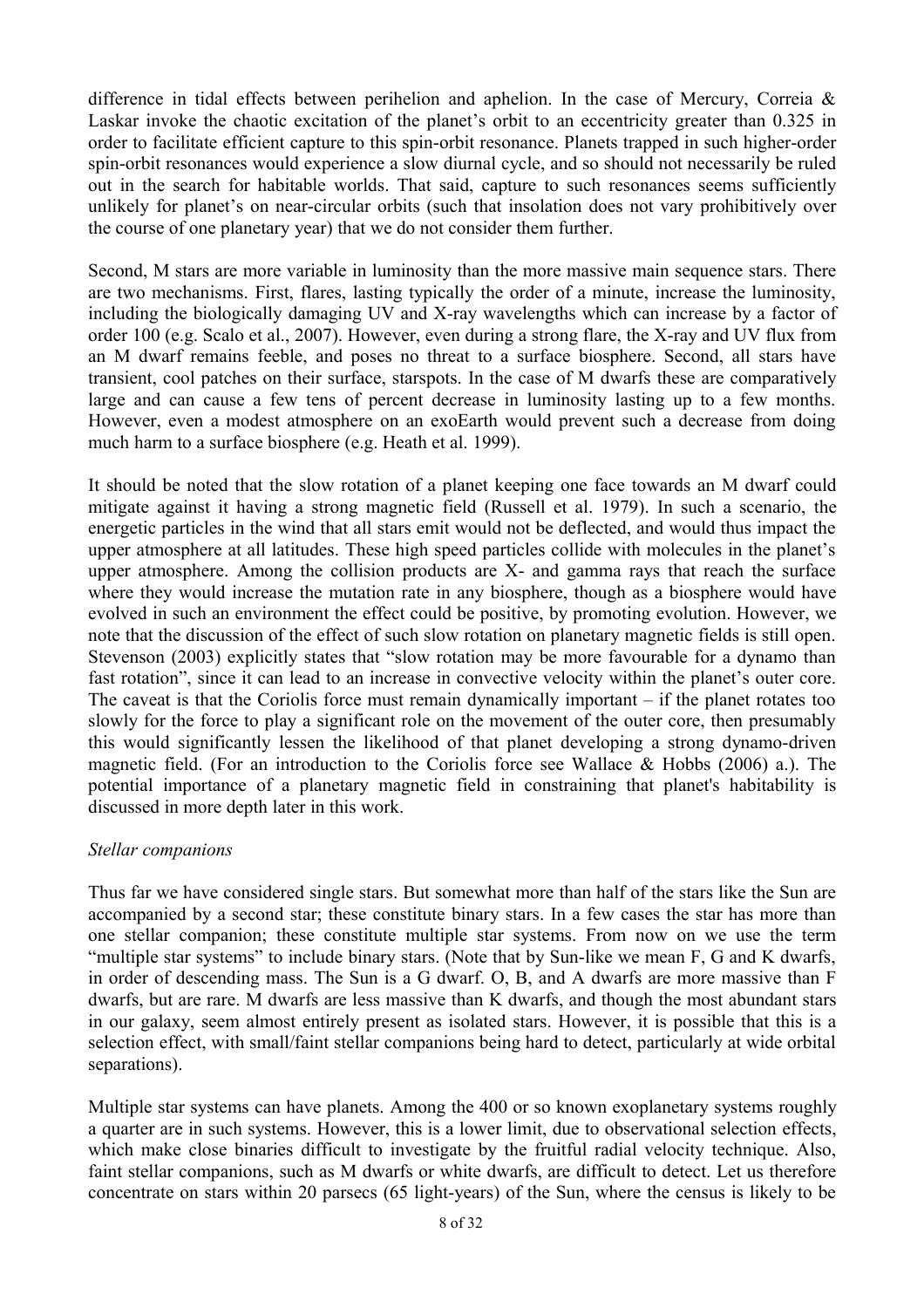complete. There are 38 exoplanetary systems within this range, of which 11 are in double star systems, and 1 in a triple star system. These 12 are detailed in Table 1 (Desidera and Barbieri 2007). Note that 12/38 is 32%, but the sample is small, and with a larger complete sample this proportion is expected to rise, because models of planetary formation in multiple star systems generally indicate weak constraints imposed by the other star(s) – see below.

Table 1 Exoplanetary systems in multiple stellar systems within 20 parsecs (65 light-years)

| Stars (The separation of the stars exceeding a few tens of AU is, in most cases, | Distance/ | Known planets min                         |
|----------------------------------------------------------------------------------|-----------|-------------------------------------------|
| the projected distance on the sky.)                                              | parsecs   | mass $/M_{\rm J}$ (1)                     |
| 54 Piscium, K dwarf with one planet, with a brown dwarf at 476 AU (2)            | 11.1      | $0.227$ @ $0.30$ AU                       |
| 55 Cancri, G dwarf with 5 planets, with an M dwarf at 1065 AU                    | 12.6      | $0.034$ $@$ $0.038$ AU                    |
|                                                                                  |           | $0.824 \; (\partial, 0.115 \; \text{AU})$ |
|                                                                                  |           | $0.169 \; \textcircled{a}$ 0,24 AU        |
|                                                                                  |           | $0.144 \omega$ 0.781 AU                   |
|                                                                                  |           | 3.835 @ 5.77 AU                           |
| Upsilon Andromedae, F dwarf with 3 planets, with an M dwarf at 750 AU            | 13.5      | $0.69 @ 0.059$ AU                         |
|                                                                                  |           | $1.98 \; (\omega) 0.83 \; \text{AU}$      |
|                                                                                  |           | 3.95 $@2.51$ AU                           |
| Gamma Cephei, orange subgiant with 1 planet, with an M dwarf at 19.4 AU (3)      | 13.8      | $1.60 \ (\omega$ 2.04 AU                  |
| Tau Boötis, F dwarf with 1 planet, with an M dwarf at 240 AU                     | 15.6      | $3.9 \ (\omega) \ 0.046 \ \text{AU}$      |
| GJ 3021, G dwarf with 1 planet, with an M dwarf at 68 AU                         | 17.5      | 3.32 @ $0.49$ AU                          |
| HD 189733, K dwarf with 1 planet, with an M dwarf at 216 AU                      | 19.5      | $1.15 \omega$ 0.0312 AU                   |
| Gliese 86, K dwarf with 1 planet, with a white dwarf at 18.4 AU (4)              | 10.8      | 4.01 $(a)$ 0.11 AU                        |
| HD 147513, G dwarf with 1 planet, with a white dwarf at 4450 AU                  | 13.0      | $1.0 \ (\omega) 1.26 \ AU$                |
| Epsilon Reticuli, subgiant with 1 planet, with a white dwarf at 250 AU (3)       | 18.2      | $1.28 \omega$ 1.18 AU                     |
| 83 Leonis, two G dwarfs, projected separation 515 AU; 1 planet (5)               | 17.7      | $0.109$ @ $0.123$ AU                      |
| Gliese 777, G dwarf with 2 planets, with a pair of M dwarfs at about 3000 AU     | 15.9      | $0.057$ @ $0.128$ AU                      |
|                                                                                  |           | $1.50 \ (\omega) 3.92 \ \mathrm{AU}$      |

**Notes** 

1 Most have been observed only through radial velocity measurements, which yields minimum masses. *On average*, the

actual mass is about 1.3 times the minimum.

2 A brown dwarf is more massive than planets, but less massive than stars.

3 A subgiant is a star that has recently left the main sequence, in this case it was a G or K main sequence star.

4 A white dwarf is the hot compact remnant of a F/G/K main sequence star at the end of its life.

5 The planet orbits the less massive of the two stars.

You can see from Table 1 that exoplanets are found in a variety of multiple star systems. This variety also applies to the larger but incomplete sample provided by all of the 400 or so known exoplanetary systems. The planets themselves are predominantly giants with very few approaching the mass of the Earth. This is because the less massive the planet the smaller its effect on the motion of its star. The important point is that if giant planets can form with as much facility in multiple planet systems as in the case of isolated stars, then it is very likely that the same applies to exoEarths in the classical HZ of a star. Whether the exoEarth survives ejection from the classical HZ depends on the giant(s) in the system.

What do orbital simulations tell us? David et al. (2003) considered the orbital stability of an exoEarth 1 AU from a solar-type star, which is in the classical HZ of the star. They found that, if the Earth could form, then it would have an orbit stable for at least 4.6 Gyr (the present age of the Solar System), provided that

- if the orbital eccentricity of the companion star is close to zero, then it would need to have an orbital semi-major axis of at least 2.5 AU if its mass was 0.001 times that of the Sun, ranging up to at least 6 AU if its mass was half that of the Sun
- if the orbital eccentricity of the companion star is 0.9-0.95 then it would need to have a semi-major axis greater than 50 AU over the mass range 0.001- 0.5 times the mass of the Sun.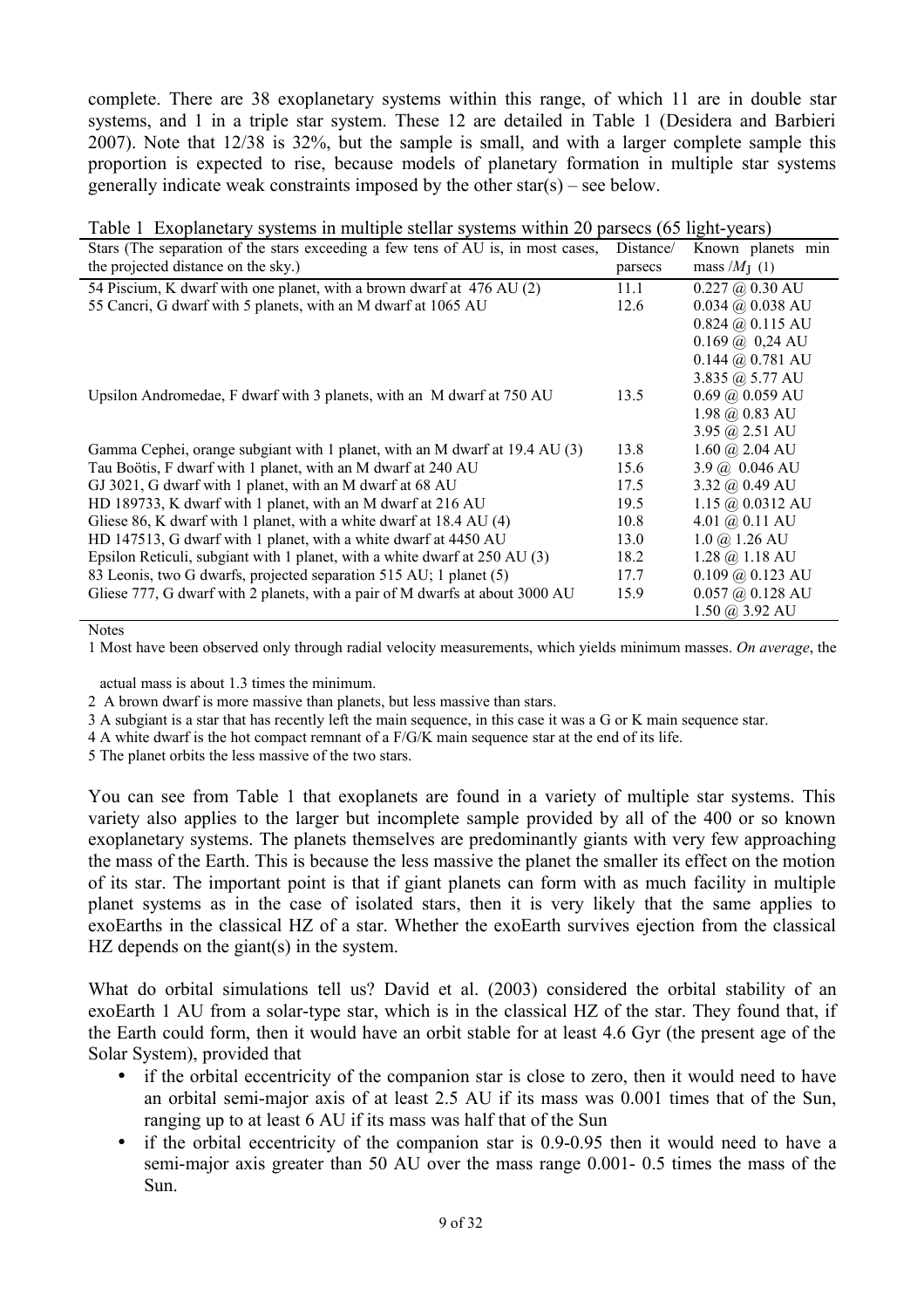They describe scaling laws to apply these results to systems with different masses of the primary star.

They do not consider stellar separations less than 1 AU, but note that two stars separated by a small fraction of 1 AU, very close binaries, would allow long-term orbital stability of an exoEarth in the classical HZ (Holman and Weigert 1999).

Note that if the companion star is in an orbit highly inclined to the orbital plane of the planetary system, then even at a separation of hundreds of AU it can destabilize the planetary system. No systems in the process of disruption have been seen.

Overall, it is re-assuring that exoEarths can have stable orbits in a wide variety of binary star systems. But could exoEarths form in such a wide variety of systems?

# *Formation of planets in binary star systems*

Desidera and Barbieri (2007) have concluded that if the two stars in a binary system approach each other no closer than about 200 AU then the circumstellar discs of dust and gas form planets as readily as do the discs around isolated stars. At closer separations the circumstellar discs are truncated, though planets still form, albeit experiencing an increase in orbital eccentricity due to the gravity of the companion star. Modelling has shown that, for a solar mass star, giant planets can form even when the (presumably lower mass) companion approaches to about 50 AU (Pfahl and Muterspaugh 2006). At yet closer separations, numerical simulations by Quintana et al. (2007) indicate that binaries containing G, K, or M stars with separations down to about 10 AU could have circumstellar discs extending out to at least 2 AU from which could form a few planets with masses up to about that of the Earth. *Giant* planets would not form, because the disk does not extend beyond the ice-line, beyond which the abundant water would condense to provide the massive cores that acquire disk hydrogen and helium to form a giant planet. (Note that in isolated stars and in multiple star systems, the occurrence of giant planets closer to the star than the ice-line is doubtless due to inward migration, through gravitational interactions between the (growing) giant and the remains of the circumstellar gas and dust disc.)

Close binaries, with minimum separations of a few AU, can have a circumstellar disk encompassing both stars. Simulations by Quintana and Lissauer (2006) show that if the two stars are in a low eccentricity orbit with a semi-major axis no greater than about 0.2 AU then a planetary system broadly resembling the Solar System could result. Slightly larger separations and/or eccentricities result in the retention of no planets. Note that close binaries are generally excluded from searches for planets by the radial velocity (RV) technique, which has discovered the great majority of the exoplanetary systems. In this technique, the presence of one or more planets is inferred from cyclic variations in the speed of the stars along our line of sight, which results from the gravity of the orbiting planet(s). The large speed in orbit of the two stars produces its own cyclic variations in the radial speed of the stars, thus obscuring the planet-produced variation. So far, no planets have been discovered orbiting close binaries. Note that exoEarths induce far smaller RV variations than giant planets, which is why no exoEarths have been discovered by the RV technique (nor, indeed, by any other technique).

# *The search for exoplanetary systems in star clusters*

As well as multiple star systems, stars in our Galaxy are often found in large groups. There are open clusters, consisting of a few hundred stars, and globular clusters, with the order of a million stars (Figure 1).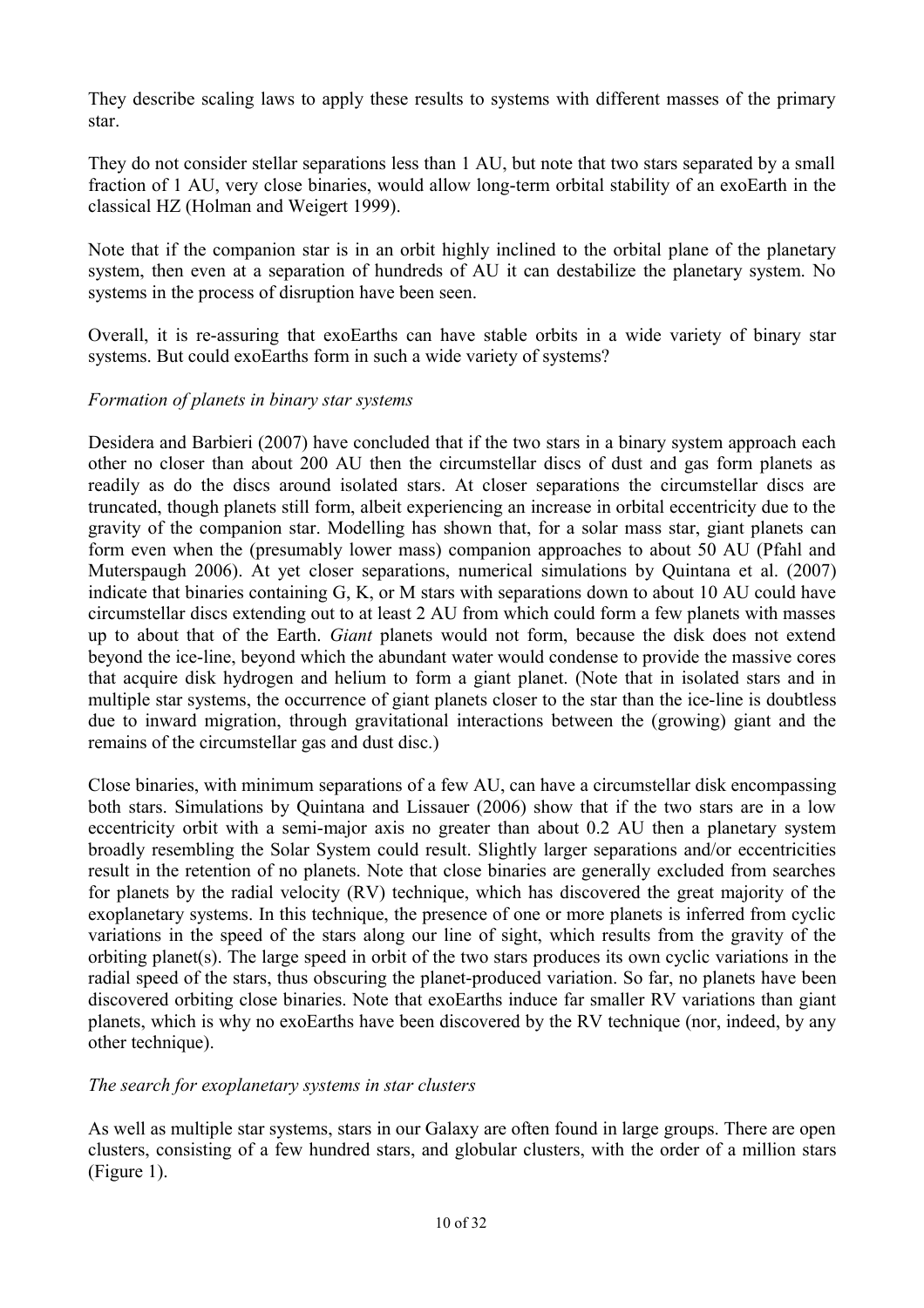

Figure 1 Top: the open cluster NGC6819 that consists of about 150 stars, each about 2400 Myr old. It is nearly 8000 light years away and is about 12 light years across. (John Mirtle, Calgary, Alberta, Canada). Bottom: The globular cluster 47 Tucanae that consists of about a million ancient stars. It is about 16 700 light years away and about 120 light years across. (Marcos Mataratzis and Vivek Hira)

Whereas the 200 or so globular clusters known in our galaxy are all ancient, having formed about thirteen billion years ago when the Galaxy was very young, open clusters are much younger, and are still forming. Whereas globular clusters are stable, open clusters gradually disperse on a time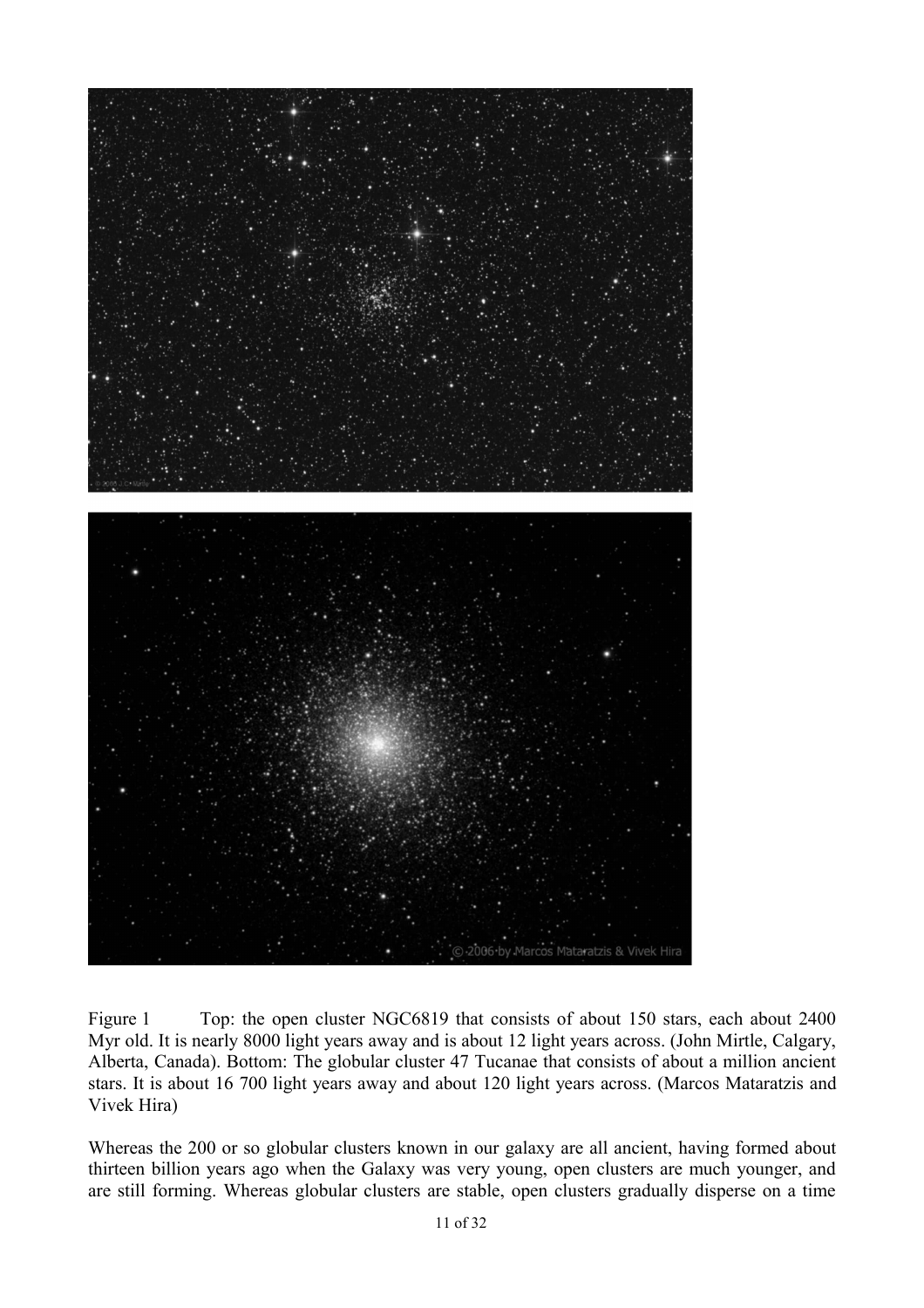scale of order a few million years, though some are older (Figure 1). Globular clusters contain little interstellar matter and exhibit no star formation. Star formation over the past several billenia has been occurring in open clusters, which form from comparatively dense fragments of interstellar gas and dust. It is thought that the Sun was born in an open cluster 4600 Myr ago, long since dispersed.

The open cluster in Figure 1 has been scrutinised for planets around its main sequence stars by Street et al. (2003), using the transit method, in which periodic dips in the apparent brightness of a star are produced by a planet in an orbit presented edgewise to us when it passes between us and its star. However, even though NGC6819 consists of high metallicity stars, the survey, though detecting the transits of brown dwarfs, failed to reveal any transits of Jupiter size planets, in spite of the expectation of a few based on statistics from the solar neighbourhood. This might indicate that the solar neighbourhood is particularly well endowed, or be the result of the RV method, that has yielded most of the local discoveries, being less able to detect radial velocity variations at greater range.

A transit survey by Weldrake et al. (2005) of 21 920 main sequence stars in the outer regions of the globular cluster 47 Tucanae (Figure 1), also found none, in spite of a prediction of seven. Earlier, in 2000, the Hubble Space Telescope was used to search for transits of 34 091 main sequence stars in the dense core, again without success, even though 15-20 were predicted. In the latter case this absence is presumably because these ancient stars have very low metallicities, and the comparatively high spatial density of stars in such clusters might prevent planets forming, or result in close encounters between stars which would eject any planets. In the former case, the lower spatial density of stars indicates that the lower metallicity is the reason. However, a planet of a few Jupiter masses discovered in a binary system consisting of a pulsar and a white dwarf in the globular cluster M4 indicates that in rare circumstances globular clusters might have a few planets.

To date, there have been over 20 transit searches, covering open and globular clusters, all without much success, though in 2007 indirect evidence was obtained for planets forming around a star in the Pleiades open cluster. There is no good explanation for the dearth of discoveries (Janes and Kim 2008). The subject of exoplanets is very young, and there are many uncertainties.

# **The Galactic Habitable Zone**

Just as a star has a habitable zone, so does our galaxy, the Galaxy. Figure 2 is a sketch of the Galaxy showing an edgewise view of the major structural components – the thin and thick discs, the central bulge, and the halo. Note that the thick disk permeates the thin disc, and is recognisable there as a distinct population of stars. The numbers of stars that constitute the thin disc, thick disc, nuclear bulge, and halo are in the approximate ratios 100:20:10:1, and so the thin disk accounts for about three-quarters of the stars in the Galaxy. The Galactic habitable zone is defined in terms of the likelihood that habitable planets could be present in each structural component.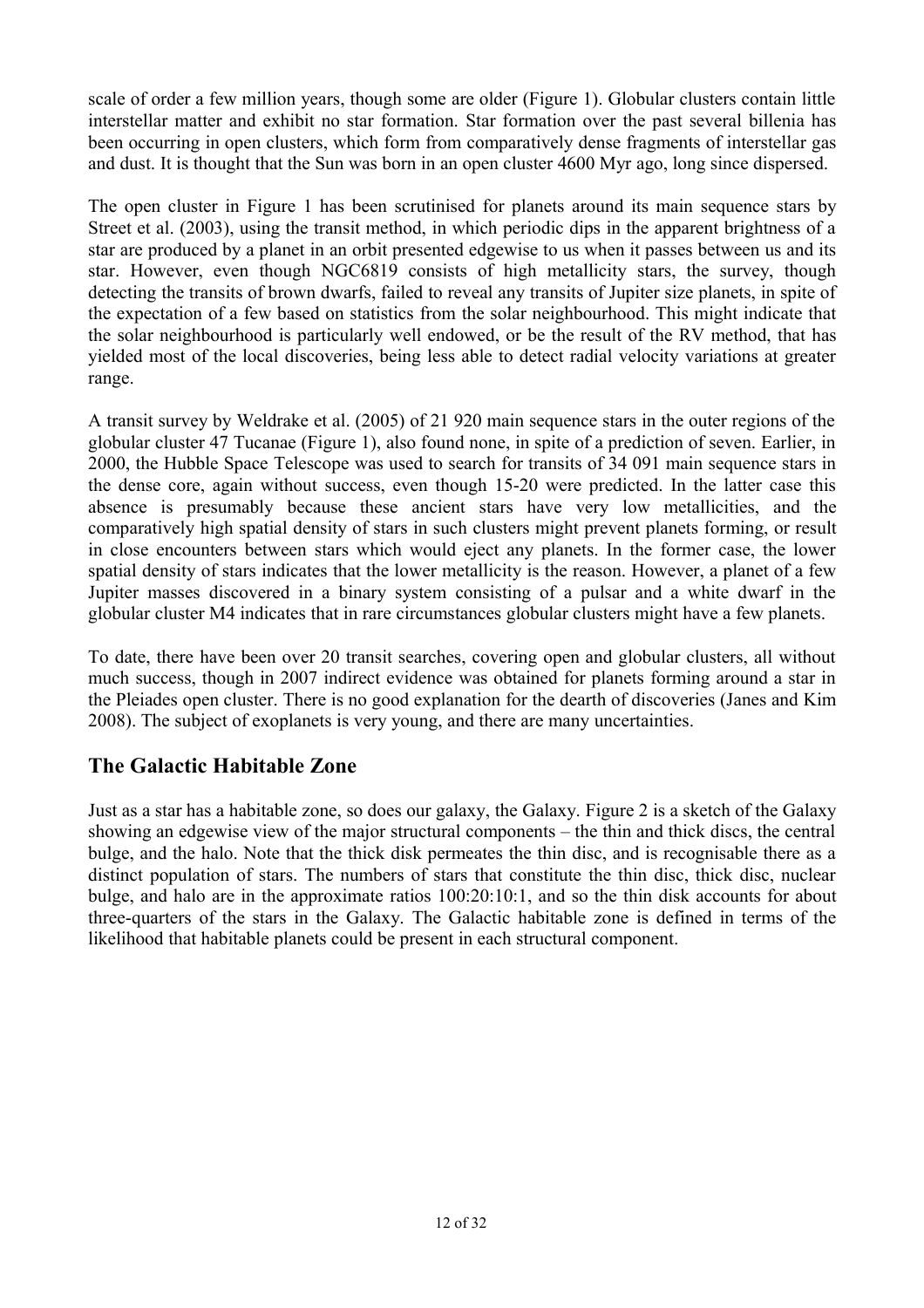

Figure 2 A sketch of the Galaxy, viewed edgewise, showing the main structural components. The boundaries are not as sharp-edged as shown here.

The metallicity of the medium from which a star and its planetary system formed is of prime importance, as was outlined earlier, with metallicities less than about half that of the Sun perhaps unlikely to yield suitable planets. The thin disk has a long and continuous history of star formation – it is where the young open clusters are found – and therefore the metallicity of its interstellar medium was raised early in Galactic history and has continued to rise since. It is the prime location for stars with habitable planets. In its outer regions it is less enriched, so suitable planets might be scarcer there. The thick disk has a much higher proportion of old, low metallicity stars, and so habitable planets are probably rarer. The halo is dominated by stars even older than those in the thick disc, with very low metallicities, and, as noted above, habitable planets are thus likely to be rare. About 1% of the halo stars are in globular clusters (Figure 1), which are found also in the nuclear bulge. In the nuclear bulge star formation peaked some time ago, but is still continuing. Habitable planets might be common, though the metallicity is somewhat lower than in the thin disc, with uncertain consequences. See Frogel (1988) and Mezger (1996) for extensive reviews of the nuclear bulge, and Wyse et al. (1997) for a review of galactic (nuclear) bulges in general.

As well as metallicity, there are two other factors that affect planetary habitability, transient radiation events and gravitational disturbance. A proportion of planetary systems will have been sterilised by transient radiation events, such as supernovae, and a further small proportion will have been disrupted by the gravitational disturbance of nearby stars. Transient radiation events occur throughout the disc, but in the outer disk are well separated and rare. They are more pervasive in the nuclear bulge and the inner disk and probably reduce significantly the habitability there. They must also have reduced the habitability of globular clusters, where massive stars long ago died in supernovae and bathed the cluster with lethal radiation. Gravitational disturbances are also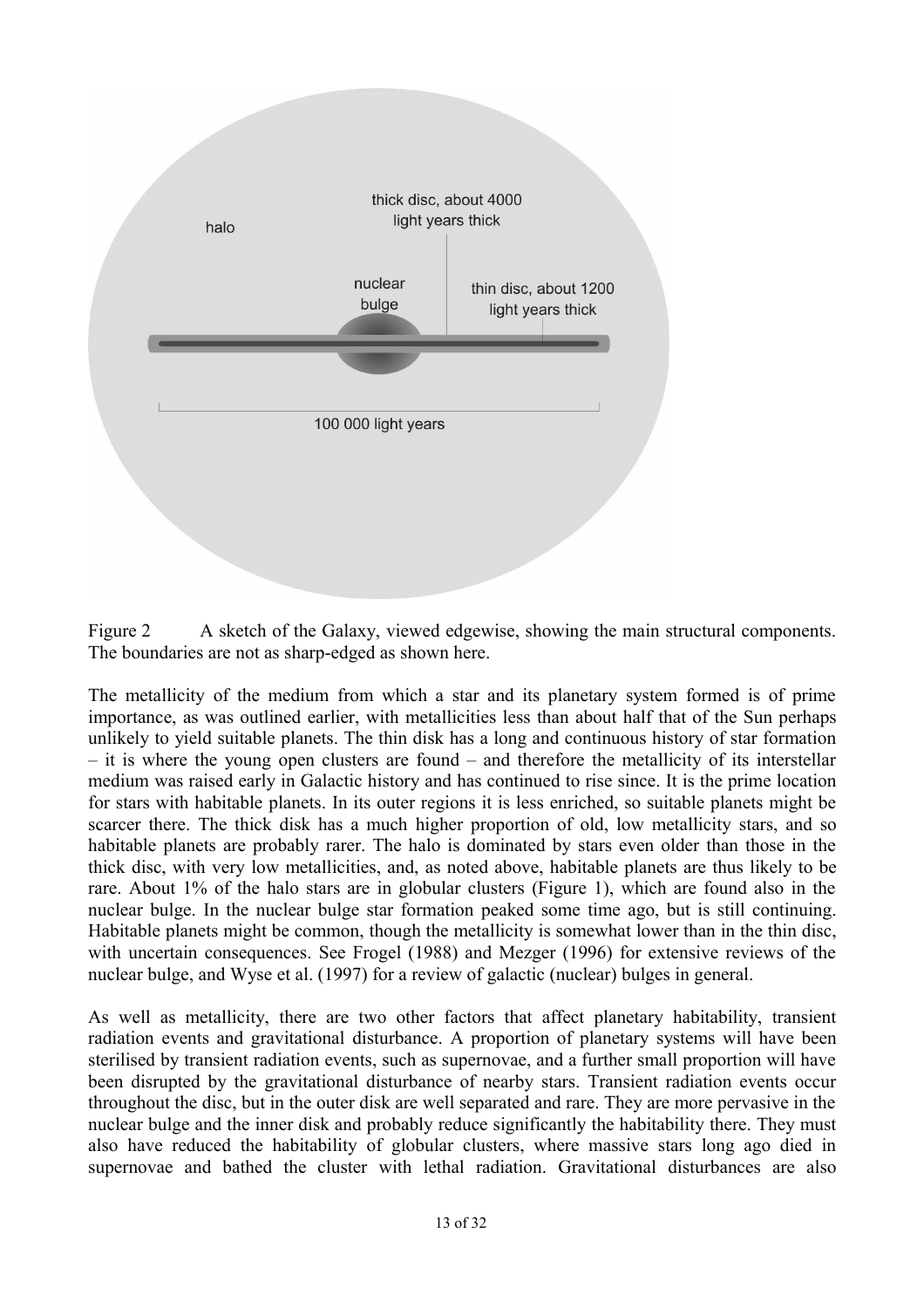significant in the bulge and (as noted above) in the inner regions of globular clusters, because they are comparatively densely packed with stars.

The thin disk is where the greatest proportion of stars is likely to have habitable planets, particularly in an annulus that excludes its outermost and innermost regions. The Sun is in this annulus! With the thin disk accounting for about three-quarters of the stars in the Galaxy we thus have to exclude somewhat more than a quarter. Of the remainder, some proportion is unlikely to have planets on which life developed, for the various reasons given earlier.

As an *upper limit*, roughly half of the stars in the Galaxy could have habitable planets if M dwarfs are included, otherwise the proportion is 5-10%. It must be emphasised that these are *very* rough figures.

# **Dynamical Effects and Debris**

#### *Orbital parameters and stability*

Many of the exoplanets discovered to date move on orbits far different to those occupied by the planets in our Solar System. Many of the discoveries have brought new surprises, and our understanding of how planetary systems form and evolve has changed dramatically as a result. With such a wide range of possible scenarios, it is vital that the orbital stability and evolution of an exoEarth be examined in some detail before selecting it as a prime site to look for life.

Something which can quickly be determined observationally for a given planet is the eccentricity of its orbit. The more eccentric the orbit, the greater the difference in insolation between periastron and apastron. In addition, planets move faster at periastron than apastron, with the variation in speed described by Kepler's second law (the radius vector, a line joining the centre of the planet and the centre of the star, sweeps out equal areas in equal times). The more eccentric the planetary orbit, then, the greater the difference between orbital speed at periastron and apastron. So, as an extreme case, a planet with a semi-major axis that places it smack in the "habitable zone", but with a highly eccentric orbit, will move so that it spends a very short period of time near periastron, receiving a huge amount of radiation from the star, and a very long period out near apastron, with a greatly reduced flux. In other words, the annual variation in surface temperature could be so dramatic as to render the planet significantly less habitable than would otherwise be the case.

The obvious conclusion, therefore, is that we would want to look, initially, at planets located on low eccentricity orbits. However, just because a planet is currently moving on a circular orbit does not mean that it always has done, or will for the foreseeable future. The temporal evolution of a planet's orbit is affected by every other object in the planetary system, but is dominated by the influence of the most massive, which could be other planets, and any companions the star has.

A good example of a recently discovered planetary system believed to be dynamically unstable is the three planets imaged around the youthful star HR8799. Although the star is some ~60 Myr old (Marois et al., 2008), studies of the three giant planets in orbit around it have suggested that their orbits are unstable on timescales of hundreds of thousands of years, or even less (Fabrycky & Murray-Clay, 2010), although recent work (Marshall, Horner & Carter, 2010, elsewhere in this proceedings) suggests that some plausible configurations for the system allow stability on at least Myr timescales.

When we consider the habitability of an exoEarth, we must therefore examine the long term dynamical stability of its orbit. Just because the orbit appears suitable now does not mean that it was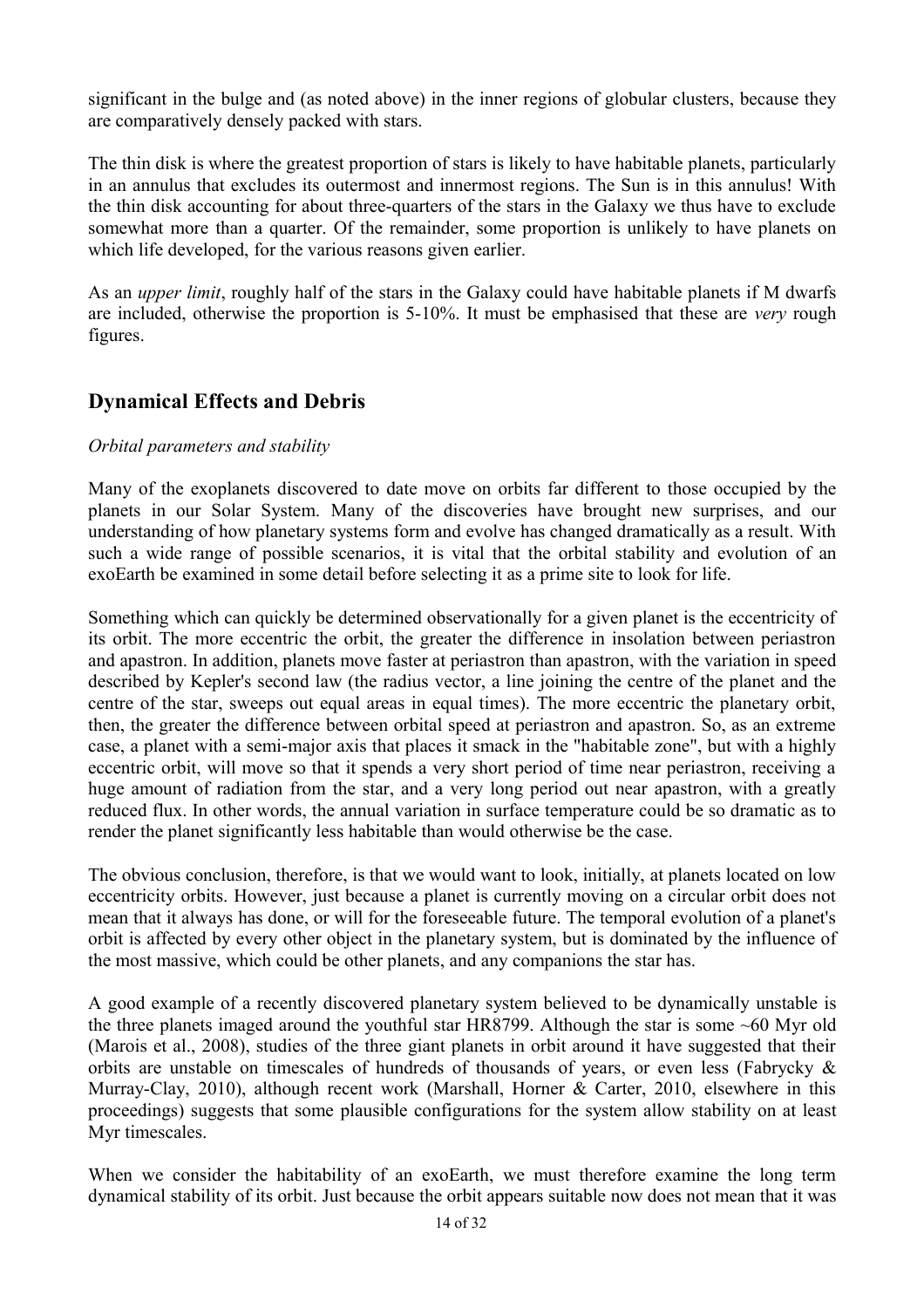so in the past, or will remain so in the future: any decision on which exoEarth to study must take into account the long term dynamical variation of the planet in question.

# *Climate stability*

Even if the orbit of the planet is stable on a macroscopic scale, protected from any great excursions in semi-major axis or eccentricity, the perturbations of the other planets in the system could play a significant role in determining its habitability. On Earth, subtle periodic variations in the eccentricity and inclination of our orbit, coupled with small variations in the tilt of our rotation axis, have been shown to be intimately linked to the recent period of repeated glaciations and interglacial periods. These variations, known as the Milanković cycles, show that even small scale perturbations could play an important role in determining the degree to which a planet is habitable. Were our Solar System laid out slightly differently, it is quite plausible that these variations would be significantly larger, or happen over a shorter timescale, both of which could significantly alter the habitability of our planet.

It just so happens that our Earth only experiences fairly small variations that occur over a fairly lengthy period of time. Waltham (2010) used Monte Carlo simulations to show that up to 98.5% of randomly generated planetary systems that host an Earth-analogue planet would experience significantly more rapid and potentially more extreme Milanković cycles than we do, suggesting that, statistically, our Earth might be unusually favourable for the development and survival of life.

Fortunately, calculations to determine the periodicity and severity of such variations for a given system are not particularly computationally intensive, and so long as we have a reasonable knowledge of the make-up of an exoEarth's host system, we should be able to rapidly determine how severe and rapid and climate change resulting from such effects would be, and draw some quick conclusions about the degree to which the planet is optimally habitable.

# *Planetary Shielding*

It has long been believed that giant planets, such as Jupiter, can act to shield potentially habitable planets from potentially hazardous objects, thus proving a great boon to the development of life. Until recently, however, this idea had received little serious study. A series of recent papers (Horner & Jones 2008a, 2008b, 2009; Horner, Jones & Chambers 2010) has begun the detailed study of this problem. In our own Solar System, at the current epoch, there are three groups of potentially hazardous objects.

The Near Earth Asteroids (Chapman 1994; Bottke et al., 2002; Morbidelli et al. 2002) are thought to make up ~75% of the current impact hazard at Earth. These objects are primarily sourced from the Asteroid belt, and the great bulk are collisional fragments of larger parent bodies. Once such a fragment is created in the main belt, its orbit evolves in response to both non -gravitational forces (such as the Yarkovsky and YORP effects (e.g. Morbidelli & Vokrouhlický, 2003; Vokrouhlický & Čapek, 2002)) and the gravitational perturbations of the planets, particularly Jupiter. Most such material eventually strays into one of the many secular or mean-motion resonances which are spread through the belt, at which point they are driven inward to threaten the terrestrial planets. Clearly, then, changing the precise architecture of the outer Solar System (the locations, orbits, and masses of the giant planets) would act to significantly alter the efficiency with which such objects are flung inwards towards the Earth. As such, Horner & Jones (2008) examined the effect of varying the mass of Jupiter on the impact flux the Earth would experience from asteroidal material. Far from simply being a shield, they found that the relationship between the mass of Jupiter and the impact flux at Earth was reasonably complex. For very small "Jupiter" masses, the impact flux was relatively low, rising to a huge peak when "Jupiter" was around the mass of Saturn, then declining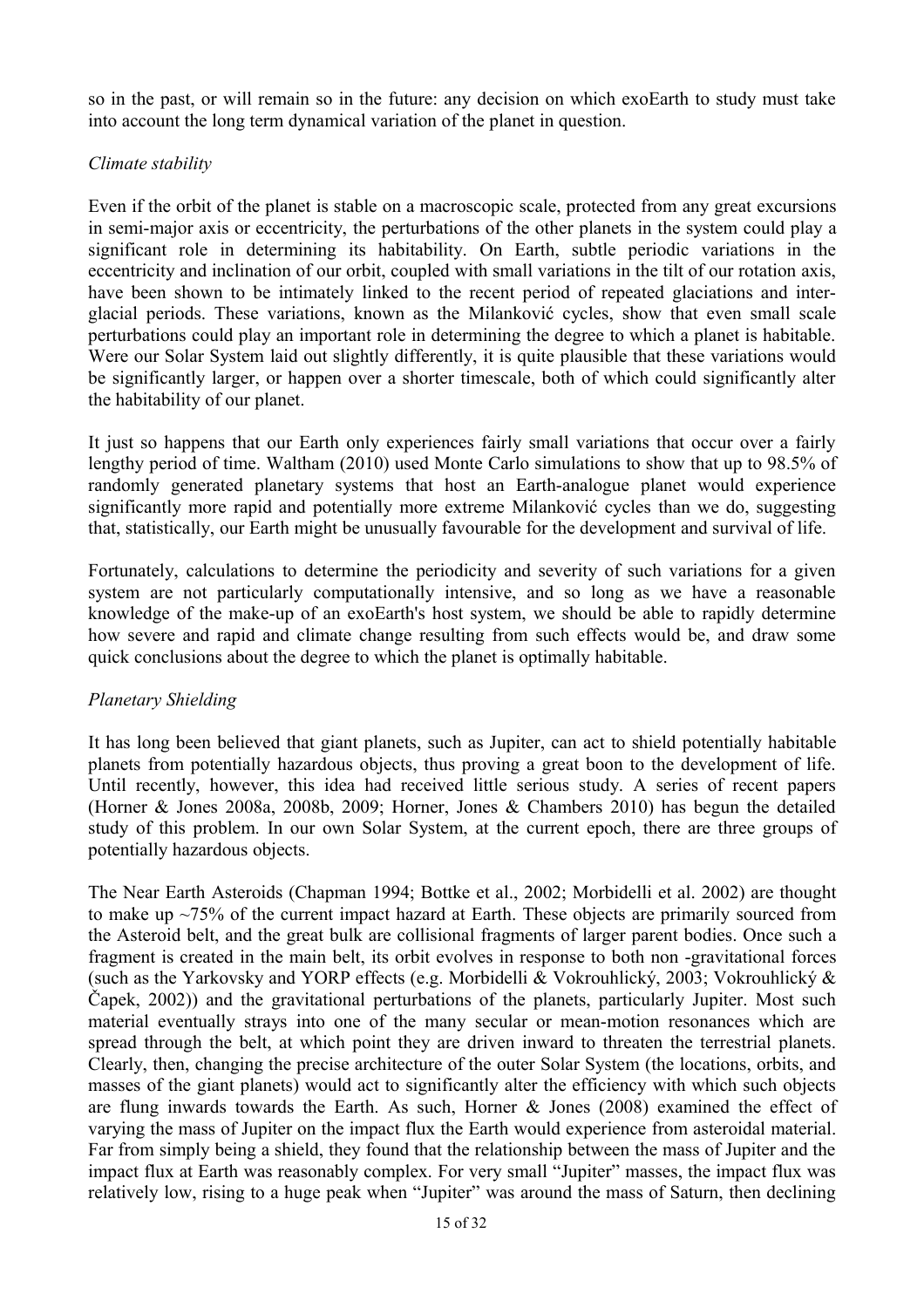so that at the mass of Jupiter it was still high. The impact flux continued to decline as the mass of "Jupiter" increased.

The Jupiter-family comets (Levison & Duncan, 1997) make up a further significant contribution to the impact hazard for terrestrial planets. As their name suggests, their orbits are dominated by the influence of the planet Jupiter, with their aphelia located in the vicinity of the planet's orbit. The proximate source of the Jupiter-family comets are the Centaurs (e.g. Horner et al. 2003, 2004a, b; Tiscareno & Malhotra 2003; di Sisto & Brunini 2007), objects moving on dynamically unstable orbits with perihelia between the orbits of Jupiter and Neptune. These objects themselves display significant dynamical instability, and so must be replenished from at least one source reservoir somewhere in the outer Solar System. Over the past fifteen years, a number of regions have been proposed to be the main source of the Centaurs, such as the Edgeworth-Kuiper belt (Levison  $\&$ Duncan, 1997), the Scattered Disk (Volk, K. & Malhotra, M., 2008), the inner-Oort cloud (Emel'Yanenko et al., 2005, 2007) and, more recently, the Neptune Trojans (Horner & Lykawka, 2010). Despite this uncertainty in their original source, the effect of planetary shielding on the Jupiter family comets was extensively studied by Horner & Jones (2009). Once again, their results were somewhat surprising. Rather than exclusively acting as a shield (and hence the impact rate on Earth falling as a function of "Jupiter's" mass), they found that the impact flux at Earth was again particularly low when the mass of "Jupiter" was either small or large, with a significant peak in impacts when the mass of "Jupiter" was approximately that of Saturn.

The long-period (or Oort cloud) comets (Oort, 1950) make up the final population of objects that could pose an impact threat to the Earth. These objects are sourced from a vast cloud of comets which is thought to stretch out to approximately halfway to the nearest star. The great bulk of the trillions of cometary nuclei stored in that cloud move on orbits that never bring them anywhere near the inner Solar System, effectively holding them in cold storage. However, the tidal effects of the mass of our galaxy, and the gravitational tugs and tweaks of nearby passing stars, cause some of those objects to fall on to planet crossing orbits. Many of these simply swing through the inner Solar System just once, before being ejected as a result of small gravitational nudges from the planets - Jupiter key among them. Horner, Jones & Chambers (2010) examined the effect of variations in Jupiter's mass on the frequency with which such comets were ejected from the Solar System, never to return. Clearly, any comet so ejected no longer poses any impact threat to the Earth. Perhaps unsurprisingly, the authors found that as "Jupiter's" mass increases, the efficiency with which it ejects such objects also increases, and so the resulting impact rate of long-period comets on the Earth falls away. As far as the long-period comets are concerned, then, unlike the case of the asteroids and the Jupiter-family comets, it seems that Jupiter does act as a shield, protecting us from objects that would otherwise pose a threat. However, the long-period comets constitute only a few percent of the potential Earth impactors.

The studies mentioned above are of particular interest when it comes to the question of determining a planet's potential habitability. They reveal that our long held belief that massive planets must exist outside the orbits of terrestrial worlds in order to shield them from impacts and render them habitable is, at the very least, a gross over-simplification. Indeed, in a system with no giant planets present, one obvious question is how material from any given reservoir (such as the asteroid belt or Edgeworth-Kuiper belt) can be transferred onto planet-crossing orbits.

Once exoEarths are discovered, it will clearly be critical to obtain as much information about the planetary architecture within their system as possible. Once such information is known, it would be remarkably trivial (although, of course, computationally intensive) to determine whether the planets in that system act to make it a safer or more threatening place, at least so far as impacts on planets in the classical HZ are concerned.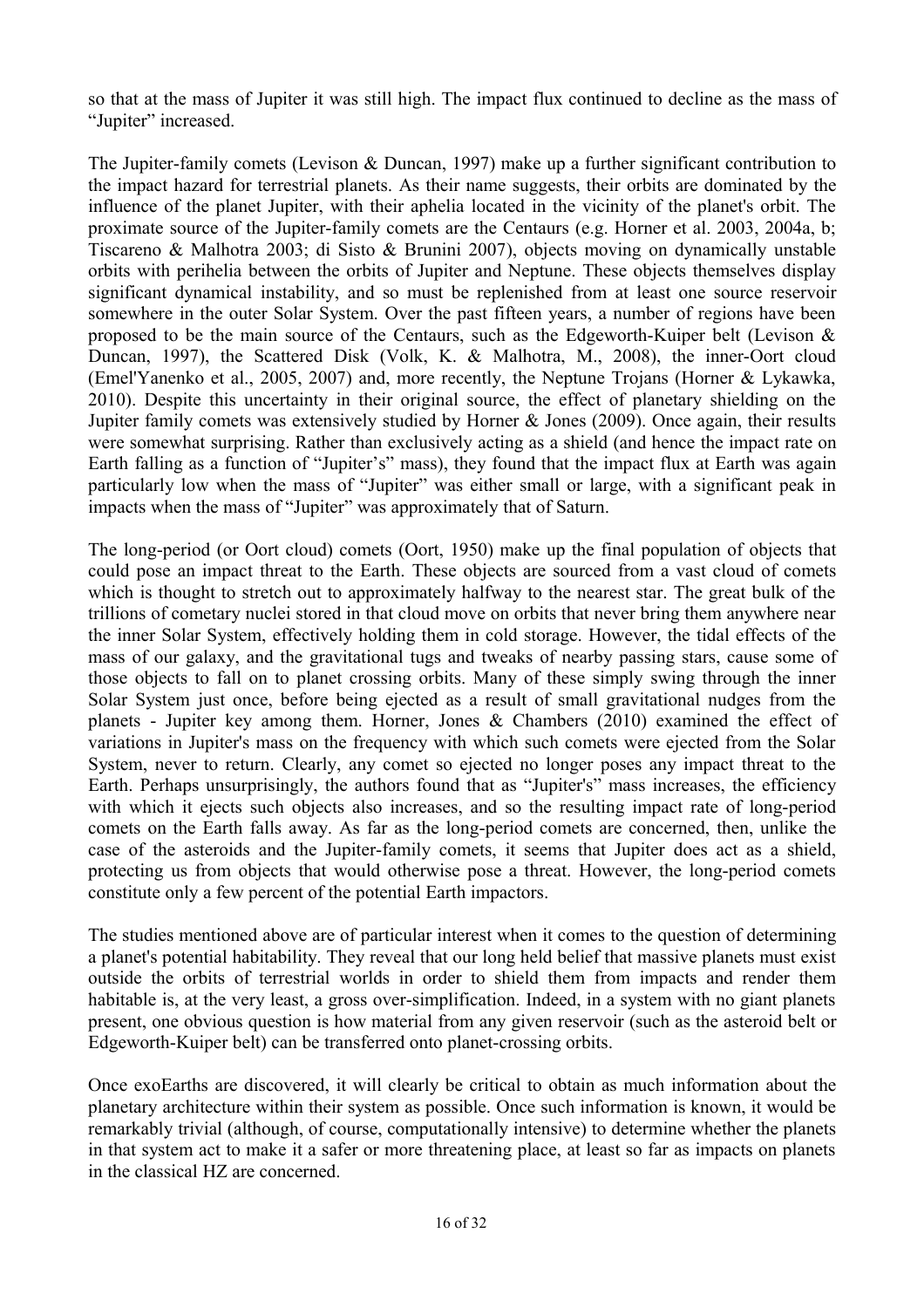# *Impact rates and "Late Heavy Bombardment" episodes*

Coupled to the effect of giant planets on the impact rate experienced by terrestrial worlds is the amount of material available to become potentially hazardous objects. All other things being equal, a system containing an order of magnitude more material would likely cause an order of magnitude more impacts on the planets within. Fortunately, it is possible to detect dust around other stars, utilising observations in the infra-red part of the spectrum (e.g. Harvey, Wilking & Joy, 1984; Greaves et al., 2004; Bryden et al., 2006; Greaves & Wyatt, 2010; Matthews et al., 2010). All dust within a given planetary system absorbs radiation from the host star, causing it to become heated. The warm dust then re-radiates at infra-red wavelengths, with a peak occurring at a wavelength governed by the temperature of the dust. The closer to the parent star, the warmer the dust, and so if we can detect such an excess of infra-red radiation from a given star (over that which would be expected were the star in isolation), then it is possible to make estimates of both the quantity of dust present (from the infra-red luminosity) and the location of the dust in the system (by the distribution of luminosity as a function of wavelength) (e.g. Wilner et al., 2002; Backman et al., 2009; Su et al., 2009).

There is a large difference, however, between dust and large objects. The dust which can be detected at infra-red wavelengths would be expected to have a very short lifetime around the host star before being removed by non-gravitational effects such as radiation pressure and Poynting-Robertson drag (Wyatt & Whipple, 1950). In other words, systems we observe which contain significant quantities of dust must have some source continually replenishing the dust to replace what is lost over time (e.g. Buest, 2010).

The presence of a large amount of dust around a given star is usually taken as evidence that that star is surrounded by more cometary and asteroidal objects than our own Solar System. Following that train of thought, it is often argued that exoEarths in such systems would therefore experience a significantly higher flux of impacts than that experienced here (e.g. Greaves et al., 2004; Beichman et al., 2007).

This is not necessarily the case, however. Most of the dust in the systems imaged in this way lies far beyond the orbit of the Earth. While the dust is good evidence that there is a population of objects in that region that is undergoing collisional grinding (in order to produce the observed dust), that does not necessarily mean that the system contains any efficient means to transport those bodies onto exoEarth crossing orbits. The presence of a massive disk of material at large distances from the host star might even be evidence that no giant planets exist to depopulate the disk, and so therefore the system might be more, rather than less, hospitable for life.

It is also true that a system displaying far greater concentrations of dust than our own Solar System need not necessarily contain more cometary and asteroidal bodies. In our Solar System, the asteroid belt and Edgeworth-Kuiper belts are reasonably quiescent and unstirred, having had approximately 3.8 Gyr to settle after the proposed upheaval of the Late Heavy Bombardment. During that event the great majority of unstable objects will have been removed from the belts, meaning that the belts we observe today are primarily populated by stable objects.

The Late Heavy Bombardment is a proposed heavy spike in the flux of objects passing through the inner Solar System that occurred approximately 700 Myr after the system formed. The main evidence springs from the ages of the Lunar Mare, most of which cluster tightly around the 3.8 Gyr mark. Although some people believe that this event marks simply the final tail-off in a previously higher impact regime (the end of the accretion of the Solar System, e.g. Morbidelli et al., 2001), the great majority believe that, instead, something happened to greatly increase the flux of objects passing through the inner Solar System, hugely increasing the impact flux on all the terrestrial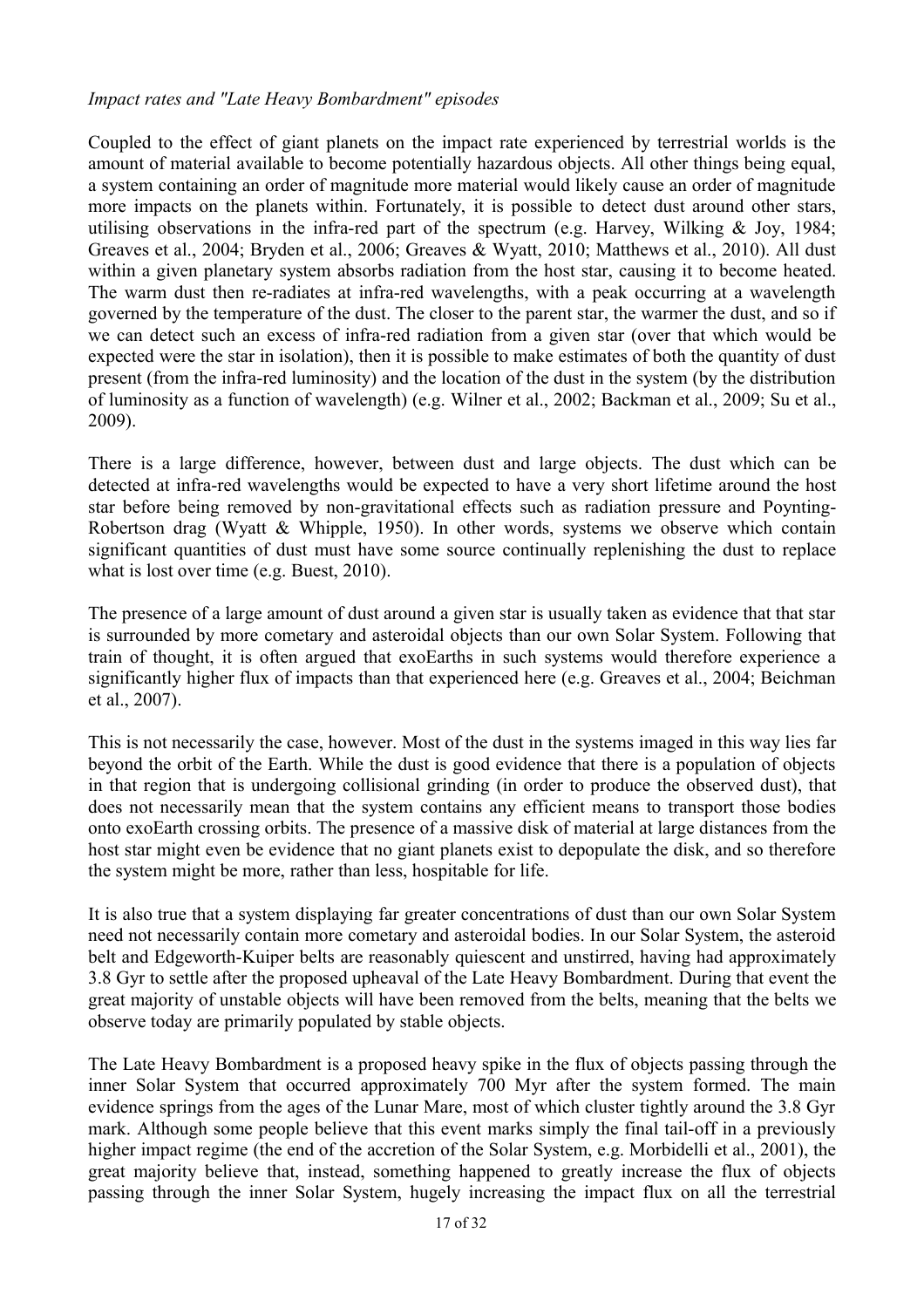planets, and eradicating any life present on the Earth at the time (e.g. Overbeck & Fogleman, 1989; Grieve & Pesonen, 1992; Gogarten-Boekels, Hilario & Gogarten, 1995; Wells, Armstrong & Gonzalez, 2003) . What could cause such an event? A variety of scenarios have been suggested (e.g. Wetherill, 1975; Oberbeck et al., 1977; Levison et al., 2001; Levison et al., 2008). That which has gained most recent publicity, the destabilisation of the outer Solar System as a result of planetary migration (Gomes et al., 2005), is described below, as an illustrative example.

As the giant planets formed, it is thought that they migrated, drifting through the outer Solar System as they accreted ever more material. Once the Sun cleared the solar nebula of gas and dust, a few million years after it began to form, the accretion of the giant planets was effectively over, though the terrestrial worlds likely continued to accrete from debris in the inner Solar System for at least another 100 Myr. Between the orbit of Jupiter and Mars, and outside the orbit of the furthest planet from the Sun lay reservoirs of left over material, far more massive than the asteroid belt and Edgeworth-Kuiper belt we observe today. As time passed, material was slowly removed from the outer and inner edges of these reservoirs, and passed around the outer Solar system, with the great majority eventually being ejected from the system altogether (typically by Jupiter, the most massive planet). Following Newton's third law, every time a given planet encountered such debris and exerted a force on it to change its orbit, an equal but opposite force was exerted on the planet, minutely changing its orbit in turn (indeed, using the planets to gravitationally slingshot the Voyager 2 spacecraft along its grand tour will have very slightly changed their orbits). This resulted in the planets continuing their migration, albeit far more slowly than during their initial formation.

Eventually, it is proposed, the orbits of Jupiter and Saturn migrated so far that the two planets entered a mutual mean motion resonance, and began to de-stabilise one another's orbits. This caused the outer Solar System to effectively descend into chaos. Some models even suggest scenarios in which Uranus and Neptune formed between the orbits of Jupiter and Saturn, and were ejected into the trans-planetary disk during this event. As the planets chaotically perturbed one-another's orbits, they also greatly disrupted the inner- and outer- disks, causing a great flood of asteroidal and cometary material to be thrown onto dynamically unstable orbits. Some fraction of that material was eventually thrown into the inner Solar System, causing the Late Heavy Bombardment.

Due to the chaotic nature of the event, if indeed it happened as described, it could in principle have happened earlier or later in the evolution of the Solar System than seems to be the case. During the event, it is likely that there was a greatly increased amount of dust present in our Solar System as the objects from the two disturbed reservoirs collided with one another, and everything else available.

This, then, reveals a second mechanism by which a stellar system can have a significantly enhanced amount of dust, as observed in the infra-red. If a previously stable reservoir of cometary or asteroidal material has recently been destabilised, the collision rate in that reservoir (and likely across the system as a whole) will have increased dramatically, creating much more dust than would otherwise be the case.

Should we, then, choose to target exoEarths that lie in systems with little or no observed infra-red excess? Such low levels of dust could either suggest a system containing very few potentially hazardous objects or one in which those hazardous objects that remain are all locked away in dynamically stable reservoirs. Either way, it seems that exoEarths in such systems seem a more reliable bet to have low impact rates than those in high-dust systems. While high-dust exoEarths might be equally safe (if there is no mechanism to transport the hazardous objects to intersect them), it is surely better in the first instance to look at those that are more certain to have a less hostile impact regime. That said, given that highly dusty systems might also be just as safe for a terrestrial planet as their low dust brethren, it seems that dust alone is not a particularly good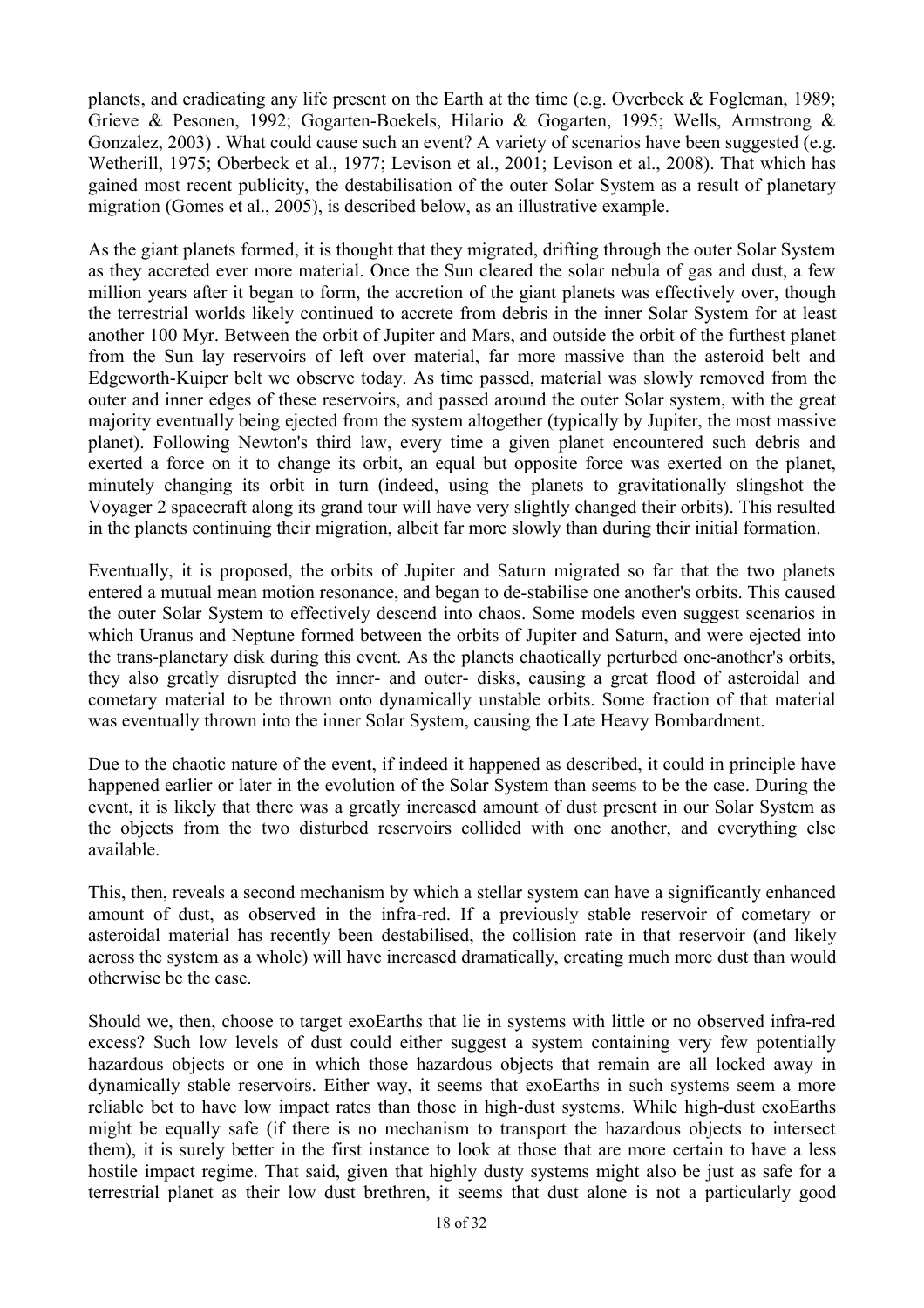criterion with which to judge the potential habitability of a system. If, however, the planetary system under consideration is known to house both a significant amount of dust, and a suite of giant planets, it would certainly be worth running dynamical integrations to attempt to model the transport of material from the dusty reservoirs to the location of the exoEarth in that system, which would allow a much stronger conclusion to be drawn on the potential habitability of the planet, and its strength as an early candidate in the search for life.

#### *Planetary satellites – tides and axis stabilisation*

It has often been mooted that the Moon has played a significant role in the development of life on Earth. Compared to the satellites of the other seven planets, our Moon is a surprisingly large and massive object, relative to its host planet. It is believed that the Moon formed as a result of a giant low-velocity collision between the proto-Earth and a Mars-sized object, at the end of terrestrial planet accretion (e.g. Benz, Slattery & Cameron, 1986, 1987). There is actually plenty of evidence that such giant collisions were commonplace during the final stages of planetary formation - the process is invoked to explain the anomalously high density and small size of Mercury (Benz et al., 2007), the massive impact scar that created Mars' northerly hemisphere (Andrews-Hanna et al.), the presence of Pluto's satellite system (including the giant Charon) (Stern et al. 2006), and the unusual tilt of Uranus' spin axis (Slattery, Benz & Cameron, 1992). Despite these events being common, however, they are undoubtedly random events, and there is no guarantee that any given exoEarth will have a satellite like the Moon. Could this affect its potential habitability?

One way in which our Moon has been proposed as aiding the development of life is the strong (and, when the Earth was young, rapid) tides it exerts on our oceans (e.g. Blum, 1957; Lathe, 2004; Bywater & Conde-Frieboesk, 2005). The daily ingress and egress of water on coastlines across the planet creates a vast area of land which is neither ocean nor dry land, but rather a mix of the two. It is argued that this greatly facilitated the transfer of life from the oceans to the land. It has also been suggested that this region of periodically submerged and then drying coastline could encourage the development of pre-biotic and biotic chemistry (e.g. Lathe, 2004). In the search for evidence for life, however, it is not immediately clear that having inhabited contents would make it more likely that life could be detected on a given planet - it would depend on what evidence was sought (surely oceanic life would still alter the atmosphere of the host planet, for example). However, if the Moon were not present, the Earth would still experience significant tides resulting from the pull of the Sun (the cause of the difference in height between the "spring" tides, when the Moon, Sun and Earth line up and the smaller tidal range observed when the Moon and Sun are 90 degrees apart, as seen from the Earth). As such, it is certainly possible that the processes discussed above would still occur on an exoEarth that lacked a sizeable moon. However, as discussed by e.g. Benn, 2001, the strength of the Solar tide is significantly less than the Lunar tide would have been during the emergence of life (when the Moon was far closer to the Earth than at the current time), and so the area affected by tidal activity would be proportionally less. While this would not prevent the development of life, it seems obvious that, if the role of the Moon in facilitating the development of life is accepted, then having a large satellite could definitely enhance the possibility of a given exoEarth being a suitable target in the search for life.

The other role suggested for the Moon is that it acts to stabilise the spin axis of the Earth. Over time, the tilt of the Earth's axis, relative to the plane of its orbit, rocks back and forth over a range of a degree or two - enough to cause subtle variations in climate (as discussed for the Milanković cycles, above), but not sufficient to cause catastrophic changes. In contrast, studies of Mars' obliquity have shown that the planet's axial tilt can vary wildly, sometimes even reaching (or exceeding) a tilt of 60 degrees. To put this in context, if the Earth's obliquity reached 60 degrees, the arctic circle would pass through Cairo and south of Shanghai, and to the north of Perth and Santiago in the southern hemisphere. Everything at higher latitudes than this would, at some point,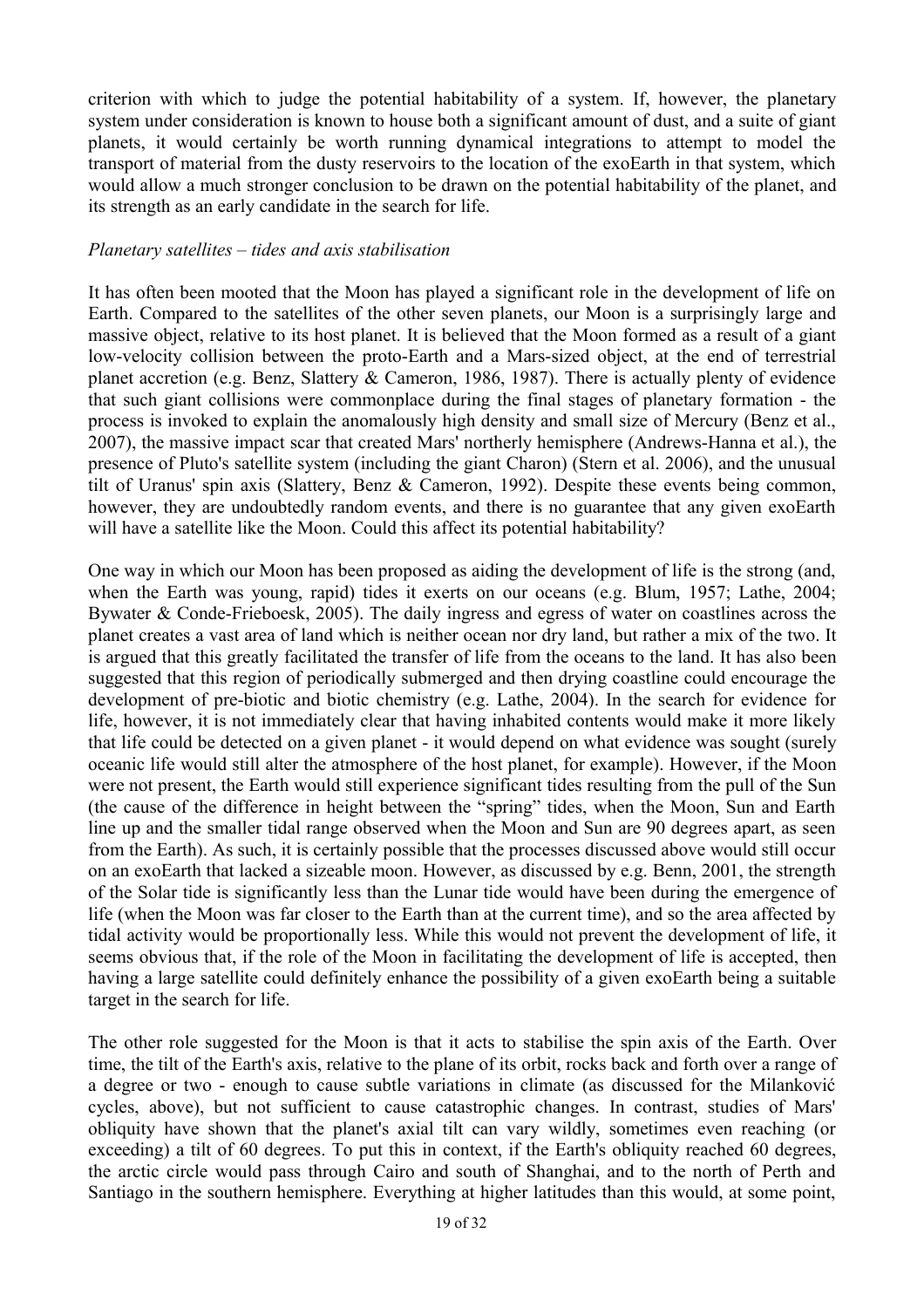experience midnight Sun and midday darkness. Beyond this, the tropics would extend to  $\pm 60^{\circ}$  meaning at some point in the year, the Sun would be overhead everywhere within this distance of the equator. The Earth's climate would be radically different, with incredibly harsh, sunless winters stretching most of the way to the equator, and fiery, unending summer sunshine baking everywhere within the tropics. Such conditions would clearly be far from ideal for life (although it has been suggested that the extreme excursions in Martian obliquity may lead to brief periods of time when liquid water could exist on the surface of that planet (Jakosky, Henderson & Mellon, 1995)). However, were the obliquity of such a planet constant, then the climate would at least be stable (albeit extreme) for lengthy periods of time, and it seems feasible that life could develop despite the harsh climate. It is not the extreme obliquity itself, therefore, that can be considered inimical to the development of life, but rather the speed and degree to which the obliquity changes. Clearly, a planet whose obliquity drifts chaotically between, say, 0° and 60° would present significantly greater challenge to the development of life than one, like our Earth, on which the obliquity varies over a far smaller range, or another, where the obliquity is fixed at an arbitrary angle.

It has been suggested that the main difference between the stability of the Martian and terrestrial obliquities is the result of the stabilising influence of the Moon. To study this idea in more depth, Waltham (2006) examined the idea that a large satellite can boost planetary habitability, finding that the mass of the Moon is remarkably close to the maximum for which the host planet's axial tilt would be stable. Above that mass, a large "Moon" would actually act to destabilise the spin axis of the planet, potentially making it less, rather than more, habitable. It should at this point be noted, too, that the axial tilts of Venus and Mercury are far more stable than that of Mars, despite the fact that neither planet has a massive satellite (or, indeed, any natural satellite at all!). This is likely the result of their particularly slow spin, which acts to stabilise them against major excursions in obliquity (e.g. Benn, 2001).

While the precise role played by our Moon in determining the Earth's habitability is still under debate, it seems reasonable to conclude that, should we detect exoEarths with large satellites, such a feature should be considered a plus point. Certainly, if two potential targets are equal in all other respects, aside from the presence of such a satellite, it would be reasonable to initially survey the one whose satellite most closely resembled the Earth's. Given that the formation of the Moon through impact was a stochastic event, there is no guarantee that any given exoEarth will have a large satellite (indeed, looking at the other terrestrial planets, it seems more likely that most such planets will have no major satellite). That said, should sufficient information on the dynamical state of the planetary system be available (including the presence of any satellites), it would clearly be interesting to performing calculations similar to those of Waltham (2006), to check whether the planet in question was prone to dramatic excursions in obliquity. However, given the debate which remains around this subject, we consider that the role of such satellites may well prove less significant than many of the other features discussed in this work.

# **Planetary Features**

# *Level of hydration – planetary ocean versus desert worlds*

The presence of liquid water is often considered the key ingredient for the development of life on a planet. Indeed, the classical definition of the habitable zone is built around this assumption - the region around the star within which the temperature on an Earth-like planet would allow the presence of liquid water at some point on its surface. When we look around us on Earth, water seems to be everywhere, and so it is somewhat surprising that there is still significant debate on the original source of the Earth's water.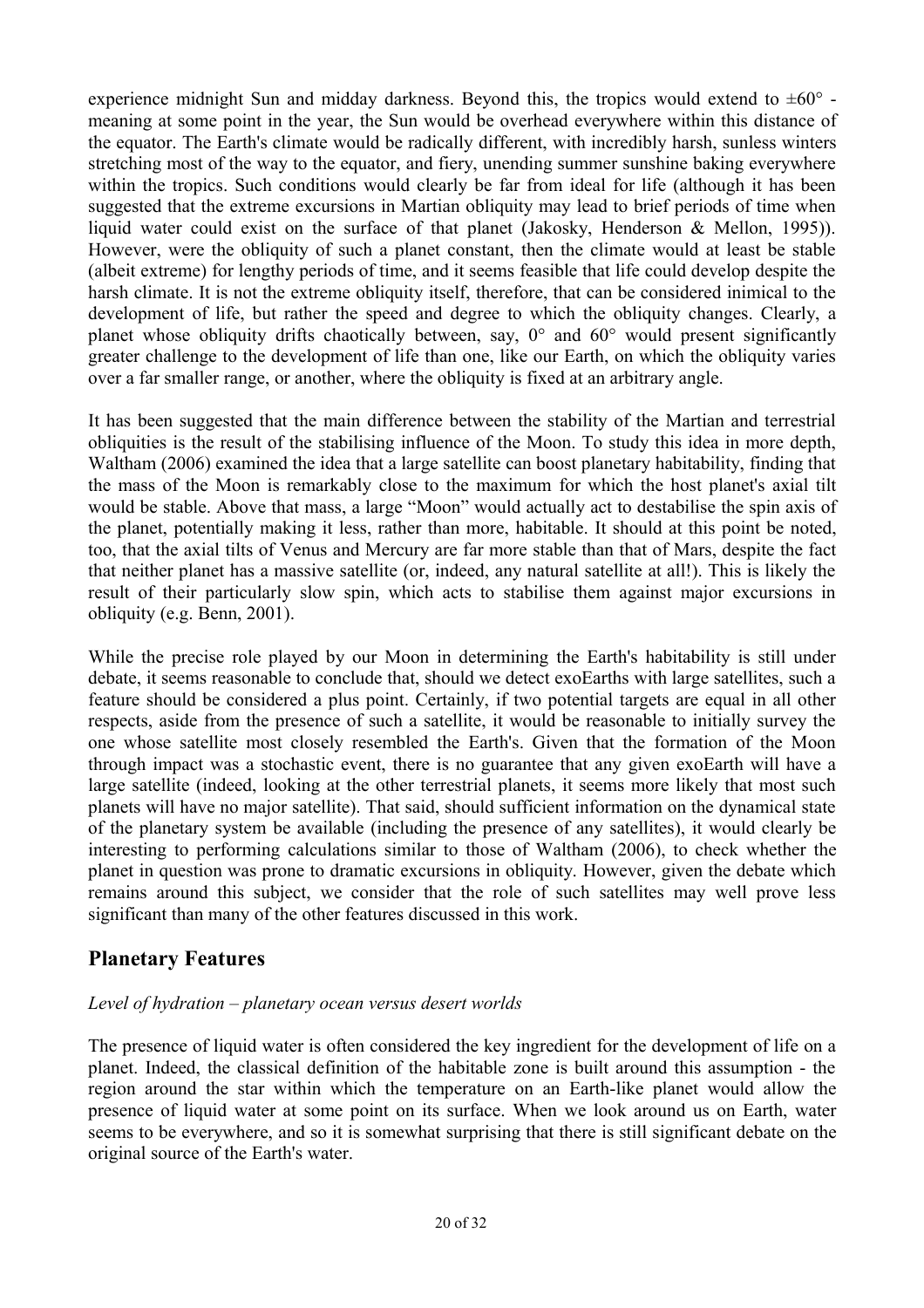Theories of planetary formation suggest that the "ice line" (the closest location within the solar nebula at which water could be solid) was somewhere in the outer asteroid belt. The inner Solar System was far too hot for any water to condense out from the solar nebula, and so the terrestrial planets should have accreted from dry rocks. It may be that some water was trapped in the form of hydrated silicates, but if we assume that the terrestrial planets formed solely from the material around their current orbits, we should expect them to be almost totally devoid of volatiles. As a result of this apparent paradox, a number of different models have been proposed to detail the hydration of the terrestrial planets. These fall into two main groups.

In *endogenous* hydration scenarios, the bulk of planetary water was sourced from local materials, with some material from somewhat further away. The water was concomitantly accreted to the planet in the form of hydrated silicates, which are believed capable of storing water well within the ice-line (e.g. Drake, 2004, 2005). Although such scenarios initially seem promising from the point of view of life developing on exoEarths elsewhere, it should be noted that there is a well established correlation between the water content of meteorites that fall on the Earth and their source region in the asteroid belt. In particular, as discussed by Morbidelli et al. (2000), the family of meteorites known as Enstatite chondrites are both the driest known meteorites in the Solar System (typically just 0.05-0.1% water by mass) and the meteorites sourced from the innermost region of the asteroid belt. Such evidence suggests, then, that the amount of water delivered to the terrestrial planets during their formation from local material (such as hydrated silicates) might well have been insufficient to explain the Earth's water budget.

*Exogeneous* hydration scenarios instead suggest that the water was sourced from much further from the Sun, beyond the ice-line. These models broadly fall into two main categories. Early accretion models suggest that the water was injected into the inner Solar System (carried typically by bodies from beyond the ice-line but within the asteroid belt) whilst the planets were themselves accreting (e.g. Morbidelli et al., 2000; Petit et al., 2001). Such models often invoke the delivery through very few stochastic collisions between the planets and giant hydrated embryos. Following this logic, it is clearly feasible for an otherwise ideally placed exoEarth to either have the misfortune of receiving no such hydrating impacts, and therefore be an essentially desiccated planet. or to receive a greater number than the Earth did, and therefore be essentially an ocean world. The second category of exogeneous hydration models are often known as "Late Veneer" scenarios. These models consider late exogeneous accretion, occurring towards the end of terrestrial planet formation (e.g. Owen & Bar-nun, 1995). These models suggest that the terrestrial planets initially formed dry, and were hydrated at a later stage, possible as a direct consequence of the Late Heavy Bombardment. Such bombardment would not necessarily hydrate all the terrestrial planets equally (Horner et al., 2009) Although such models are currently somewhat out of favour, it is worth noting that the stochastic nature of the proposed Late Heavy Bombardment could mean that such a hydration event could simply not have occurred for a large number of exoEarths.

When it comes to the degree of hydration of exoEarths, the situation is complicated still further by the wide range of dynamical processes involved with the formation of systems significantly different to our own. For example, the great majority of the first exoplanets discovered were what is known as "hot Jupiters" - planets of the order of the mass of Jupiter, orbiting far closer to their parent star than Mercury does to the Sun. The discovery of these objects prompted a substantial rethink of planetary formation models (e.g. Lin, Bodenheimer & Richardson, 1996; Masset & Papaloizou, 2003; Baraffe et al., 2005). It is thought that such planets could not form on their current orbits, but would rather form much further from the parent star, and then migrate inwards, before the proto-planetary nebula is dispersed by the star. It is perfectly possible that a series of such planets could form, migrate inwards, and fall into the star before the nebula is blown away and the final wanderer frozen in place perilously close to its host. Such planetary migration does not, however, necessarily preclude the later formation of Earth-like planets on potentially habitable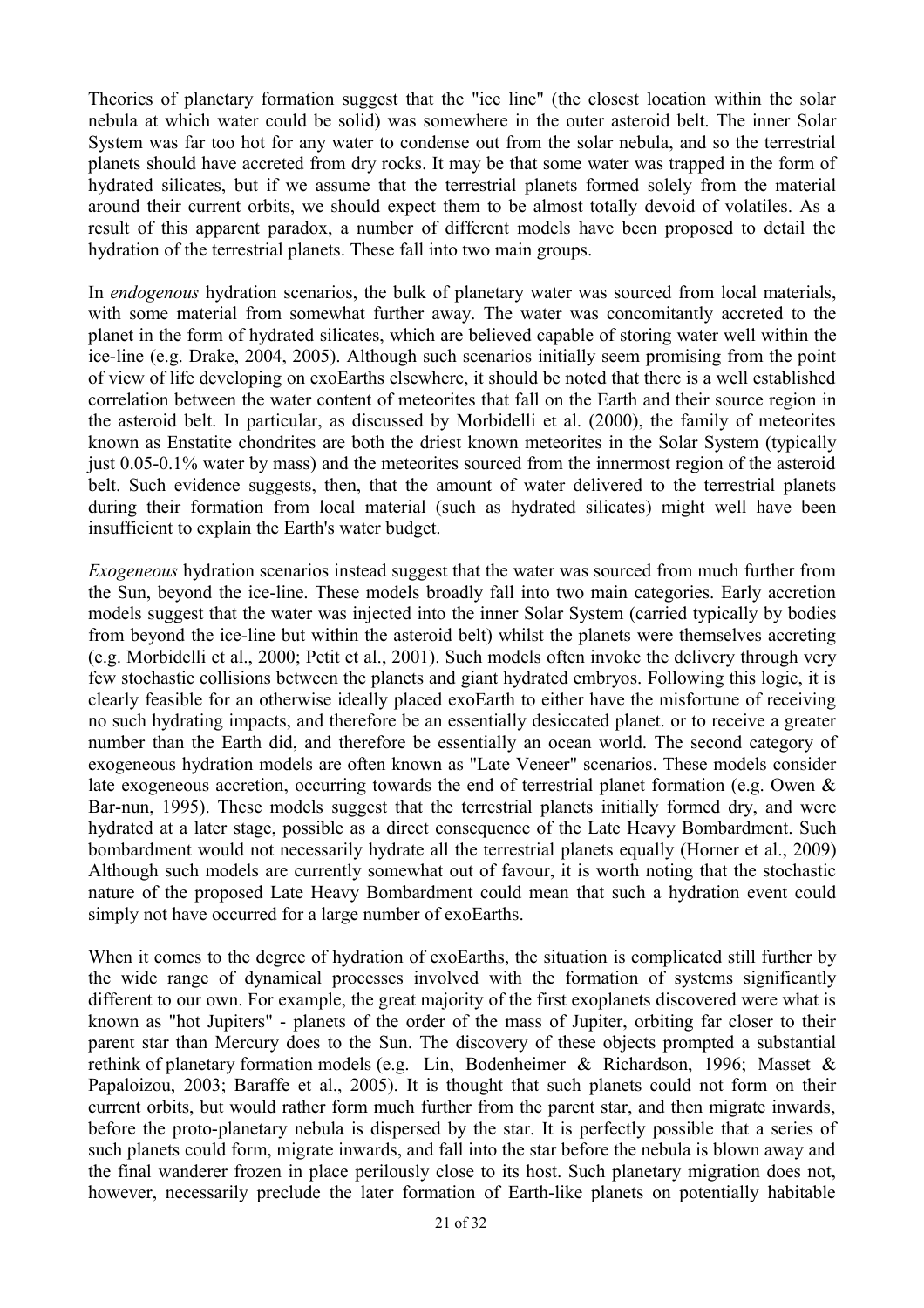orbits. However, it is quite likely that the inwardly migrating Jupiters would drag with them a significant amount of hydrated material, potentially leading to the formation of hugely wet "water worlds" with oceans hundreds or even thousands of kilometers deep (e.g. Fogg & Nelson 2007). Would such a world be as suitable for the development of life as a drier, more Earth-like planet? It is often suggested that, in addition to planetary oceans, the presence of continental regions must also play an important role in the development of life. As the continents are weathered, they provide a constant source of minerals and metals that would otherwise rapidly be lost from the ocean. Without these materials, it is suggested, the development of life would be significantly stymied (e.g. Ward & Brownlee, 2000). Furthermore, if we consider that the control of planetary climate through the weathering of surface rocks plays a significant role in maintaining a suitable climate for life on Gyr timescales (as will be discussed in the next section), we remind the reader that a partially flooded planet is the only type on which such a process could act – if the planet has no oceans or no landmass, then no such weathering can occur.

So, we come to our "ideal" exoEarth. Clearly, we want to search for a planet that has liquid water on its surface, so moves within the habitable zone. However, we probably want to avoid any planet that is too dry, or too wet, and focus on those that are just right.

# *Weathering, plate tectonics and the carbon cycle*

The weathering of material from the continents is thought to have played an important role in providing a wide range of important chemicals for life in the oceans that would otherwise become depleted over time. For example, calcium, which plays an important role in the functioning of cells, and is used by many creatures to produce shells, bones, and teeth, is naturally removed from the oceans over time by reaction with dissolved carbon dioxide. This produces limestone which, along with calcium and carbon sequestered in the dead bodies of sea life, settles to the ocean floor and is gradually locked away in the form of sedimentary rock. Without a source to replenish the calcium, the oceans would eventually become decalcified, which would clearly pose significant problems for life as we know it. Fortunately, whilst the calcium within the ocean is being used up, fresh deposits are introduced as continental material is slowly weathered away. The calcium deposited as limestone acts as a significant sink of carbon dioxide from the atmosphere, and can therefore play a role in modifying the planet's climate.

Although limestone plays a role in the removal and sequestration of atmospheric carbon, the most important sink of that particular greenhouse gas comes from the weathering of volcanic minerals in what is called the carbon-silicate cycle (Wallace & Hobbs (2006) b). Indeed, this process acts as an important stabiliser for the climate of the Earth. Weathering occurs more rapidly when the planet is warmer, and less so when it is cooler, primarily as a result of variations in precipitation (warm air holds more water than cold before becoming saturated). As the temperature of the planet increases, so does the rate at which the surface is weathered, which acts to remove  $CO<sub>2</sub>$  from the atmosphere at an increased rate. Over time, this causes the concentration of  $CO<sub>2</sub>$  in the atmosphere to fall, helping to slow and then eventually reverse the rise in temperatures as the greenhouse effect weakens. Similarly, should the temperature of the planet fall, the rate at which weathering removes  $CO<sub>2</sub>$  from the atmosphere also decreases. However, the rate at which fresh  $CO<sub>2</sub>$  is introduced to the atmosphere would remain roughly constant, leading to a net increase in the amount of  $CO<sub>2</sub>$  present, and, potentially, a reversal of the cooling trend.

If nothing existed to replenish the atmospheric carbon, therefore, it is conceivable that the global temperature would gradually fall until the planet itself froze over. Indeed, many authors studying the evolution of the early Earth's climate consider that our planet would have been unable to maintain sufficient atmospheric  $CO<sub>2</sub>$  to remain temperate, were that the only greenhouse gas present in the atmosphere. At the time of the Earth's formation, the Sun was only  $\sim$ 70% of its current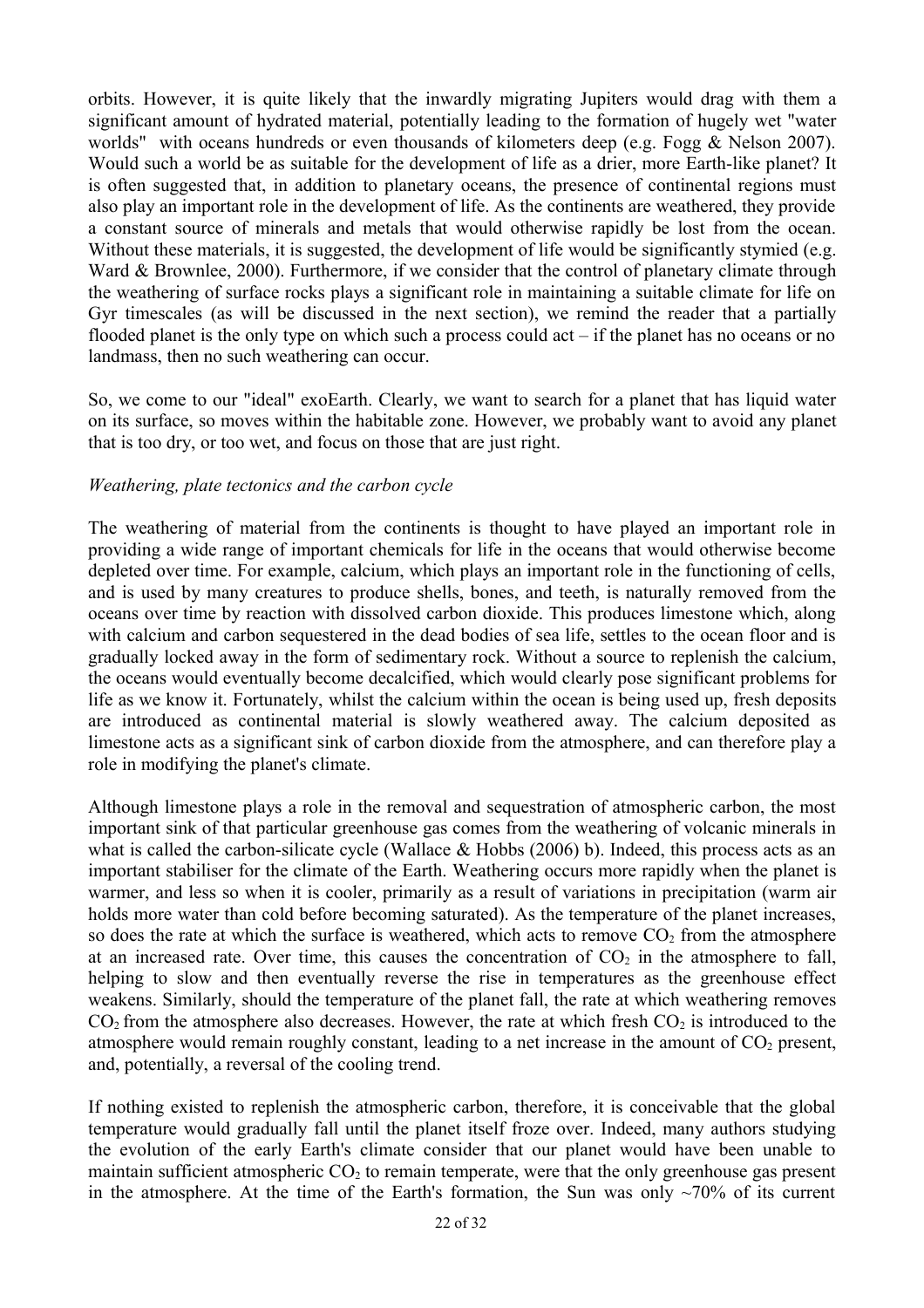luminosity, and so concentrations of greenhouse gasses must have been significantly higher than at the current day to maintain the liquid water habitat in which life developed. For this reason, it has been proposed that methane was a significant factor in maintaining the Earth's temperate climate over the first ~2 Gyr of our planet's evolution, because such weathering processes removed large amounts of  $CO<sub>2</sub>$  from the atmosphere (e.g. Lowe  $&$  Tice, 2004, and references therein).

In terms of the current day climate (ignoring anthropogenic effects), it is fortunate that plate tectonics acts to recycle sequestered carbon to the atmosphere, since any methane released to the atmosphere is rapidly destroyed. As continental plates move around the planet, fresh mountain ranges are pushed up, and the limestone from the ocean bed is exposed to the atmosphere. When limestone is weathered away, the calcium is returned to the water, and carbon dioxide released back into the atmosphere. In addition, wherever ocean floor is subducted at a plate-boundary, it melts and gives rise to volcanism (as seen, for example, along much of the Pacific "Ring of Fire"). This also acts to return material that would otherwise remain sequestered to the continental shelf, allowing the carbon cycle, and the flux of fresh material to the oceans, to continue.

Beyond its role in maintaining an appropriate mix of gases in a planetary atmosphere, it has also been suggested that plate tectonics may play an important role in maintaining convective cells whose interaction with the molten outer core of our planet plays a critical role in maintaining our planet's relatively strong (compared to the other terrestrial planets) magnetic field. The thinking goes that plate tectonics allows a planet to shed its heat significantly more quickly than the alternative "stagnant lid" tectonic setup (thought to be the case for Mars and Venus). As such, the temperature gradient within the planet is significantly greater, encouraging the transfer of that energy through convective, rather than conductive, means. Since the stagnant lid scenario slows the cooling of the mantle, it is thought it also slows the cooling of the core, which in turn prevents convection occurring on a wide enough scale to create a magnetic dynamo. It has therefore been argued that the absence of such a dynamo in Venus is the direct result of its lack of plate tectonics (e.g. Nimmo 2002).

A number of authors have suggested that the presence of water on an Earth-like planet can influence its tectonic behaviour. Indeed, were the Earth dry, they propose that it would not be able to support plate tectonics - in other words, without water, the minimum mass for a planet to house such tectonic activity would be greater than that of the Earth. The suggested lack of plate tectonics on Venus, which has a mass nearly as large as the Earth's mass, is often attributed to the planet's lack of surface water (e.g. Nimmo & McKenzie, 1998; O'Neil, Jellinek & Lenardic, 2007).

What, then, if plate tectonics on the Earth were to cease? Plate tectonics is a remarkably efficient means for the planet to lose heat, and so over time the interior of the Earth is cooling. Given enough time, the planet would cool sufficiently that plate tectonics would grind to a halt, with the Earth's tectonic state shifting to the same stagnant lid setup exhibited by Venus and Mars. This could clearly cause significant problems for the ongoing viability of the biosphere. It has been suggested that both Venus and Mars were potentially habitable in the early stages of our Solar System's evolution, although there remains some debate as to how Mars could have had liquid oceans in the early days, given the then lower luminosity of the Sun (e.g. Lunine, 1999). In both cases, however, the planets are no longer the lush oases they may once have been.

In the case of Venus, it is theorised that surface temperatures rose sufficiently that they passed a certain "critical point" (potentially just  $\sim$  50 $\degree$ C, or so), above which large amounts of the surface water evaporated. Water is itself a strong greenhouse gas, and having a very humid atmosphere would have helped Venus continue to warm. Additionally, as the water was carried high into the planet's atmosphere, it was dissociated by Solar UV radiation (which is more intense at Venus than the Earth, due to its proximity to the Sun, and was also being radiated in significantly greater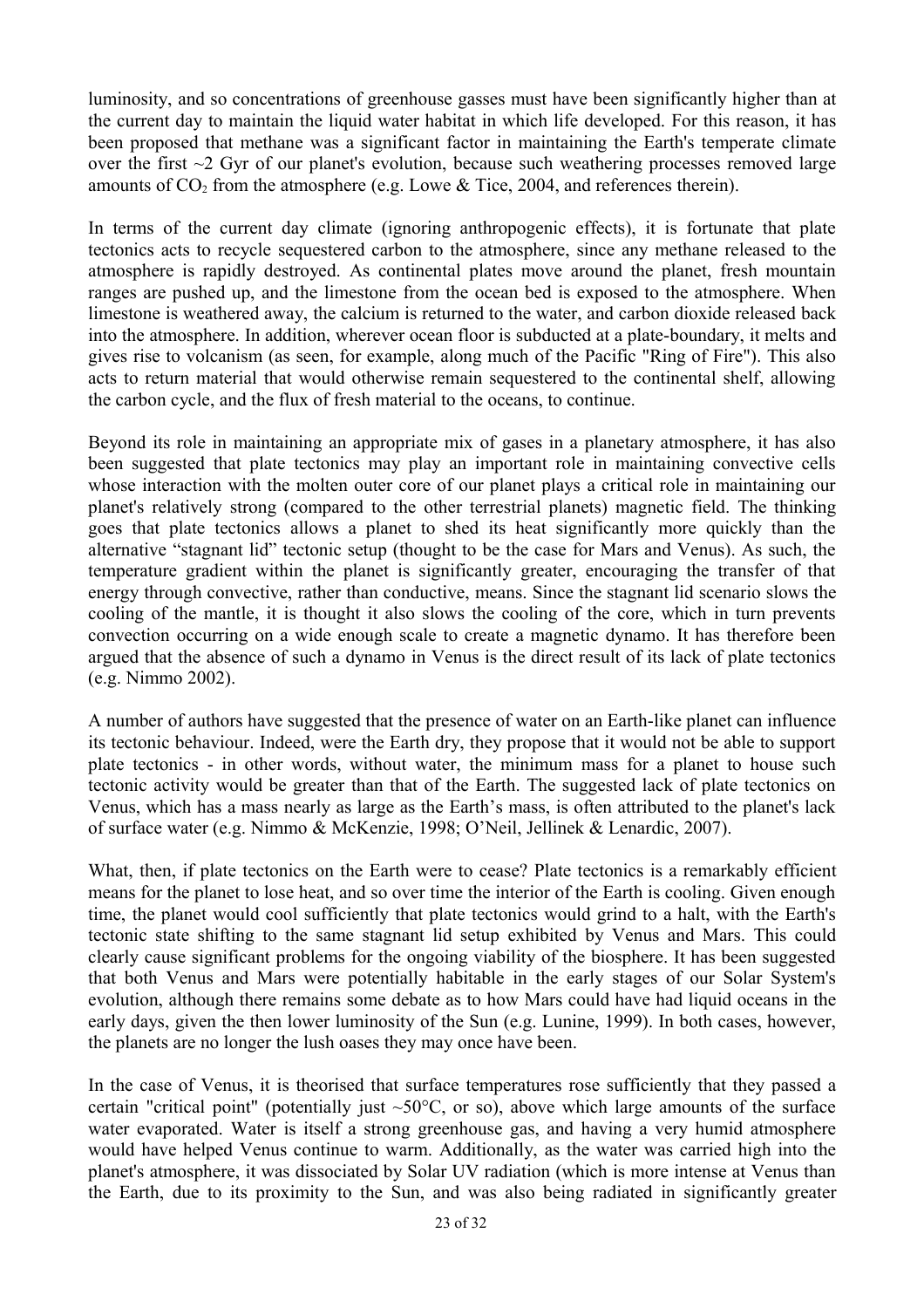quantities at that time, as discussed earlier). This process was undoubtedly aided by the structure of the Venusian atmosphere. On Earth, our atmosphere has a strong temperature inversion above the troposphere, which acts to keep the great bulk of our planet's atmospheric water contained well below the altitude needed for photo-dissociation. It is quite plausible that Venus did not have such an inversion, which would have resulted in the gradual bleeding of the planet's oceans away into space. As the temperature rose, and the planet dried, any plate tectonics on the surface would have ceased (Ward & Brownlee, 2000). This, in turn, would slow the release of any water trapped in the planet's mantle (through volcanic activity), and may well have led to the collapse of any strong magnetic dynamo that the planet may once have possessed. At the current epoch, Venus has little or no measurable magnetic field  $(< 10^{-8}$  T, according to Stevenson, 2003, at least a factor of a thousand weaker than that at the Earth).

In the case of Mars, a number of routes have been proposed to explain the loss of the planet's initial thick atmosphere. There is a substantial amount of evidence that liquid water once flowed upon the planet, which shows that the conditions on the surface were once temperate. However, most authors agree that the "wet Mars" phase lasted less than a billion years. There is some evidence that flowing water has existed on a temporary basis since that time (usually related to impacts, volcanism, or avalanches removing the pressure on subsurface ice deposits). However, with such a thin atmosphere and lack of an effective greenhouse, conditions are such that any surface water today would rapidly freeze or evaporate. The removal of the martian atmosphere by impacts, aided by Mars's low gravitational field, could easily have contributed to the rapid transition from "wet" to "dry", lowering the atmospheric pressure and removing significant quantities of the planet's water at the same time. Equally, it seems likely that inorganic processes would have removed large amounts of CO<sup>2</sup> from the martian atmosphere, trapping it in clays beneath the planet's postulated oceans and lakes. This would clearly hasten the cool-down of the planet. Being significantly smaller than the Earth or Venus, Mars has a higher surface area to volume ratio, which means it loses heat significantly more quickly than the larger two planets (in fact, this is the same reason that small animals such as mice suffer more severely from cold weather in winter than humans do!). Such rapid cooling would hasten the demise of any martian plate tectonics, once again removing a mechanism to facilitate the recycling of greenhouse gases. In addition, because Mars is less massive than the Earth, its gravitational field is proportionally less, resulting in a lower escape velocity. Because of this, any  $N_2$  which was dissociated by the effect of solar UV radiation would then bleed away into space, significantly reducing the planet's atmospheric pressure. As all these factors led to the planet cooling, volatiles in the atmosphere would have begun to freeze out, sequestering vast quantities of  $CO<sub>2</sub>$  and water as ices, trapped at the polar caps and in the subsurface. Finally, as we discuss in the next subsection, we note that, if the primordial martian magnetic field was significantly weaker than that of the Earth, or shut down particularly early in the planet's evolution, this too would act to speed the loss of the planet's atmosphere.

# *Magnetic field*

All stars, even those that are fairly quiescent (such as our Sun), continually expel a prodigious amount of material (in the form of their stellar wind and more violent coronal mass ejections), primarily in the form of charged particles. Unimpeded, this material would directly interact with the atmospheres of the terrestrial planets, resulting in the gradual but unceasing erosion of the atmosphere. Fortunately, the Earth has a particularly strong magnetic dynamo, which acts to shield the atmosphere from the worst vagaries of the Sun's influence. Still, some of the solar charged particles make it through the field, and then impact upon the atmosphere to produce the beautiful Aurora Borealis and Aurora Australis. Without the strong magnetic field, the flux of such material would be significantly higher.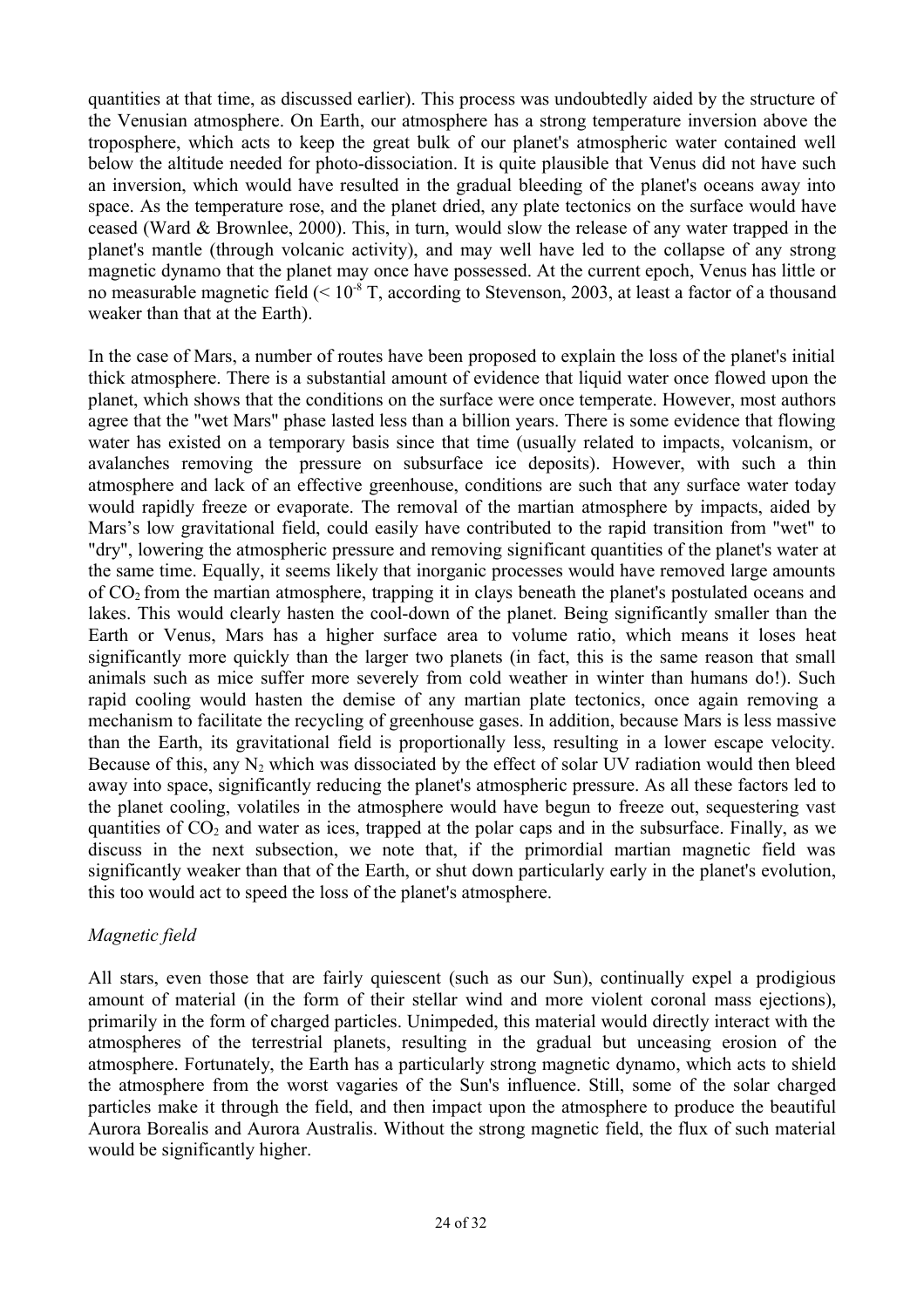The role of a magnetic field in preventing atmospheric loss is particularly important during the early part of a host star's life. As time goes on, the strength of a stellar wind decreases, and the efficiency with which it could remove a planet's atmosphere diminishes. In the case of Mars, spacecraft observations suggest that the planet's magnetic dynamo shut down around 4 Gyr ago. At that time, it is thought that Mars had sufficient atmosphere to maintain liquid water on the surface, the source of many features we see today. Without the protection of a magnetic field, however, the combined effects of the solar wind and the freeze-out of  $CO<sub>2</sub>$  from the Martian atmosphere have played a significant role in withering away its atmosphere until we are left with the current atmosphere of just  $\sim$ 7 millibar (hereafter mb) average surface pressure (e.g. Dehant et al., 2007, who discuss the role of planetary magnetic dynamos on the protection of the early atmospheres of Earth and Mars in some depth).

In contrast, however, Venus has a far thicker atmosphere than the Earth, despite having a far weaker magnetic field, and lying significantly closer to the Sun. It therefore experiences a significantly stronger Solar wind than either the Earth or Mars. Taken in isolation, these facts would appear to suggest that the planet should have lost the great bulk of its atmosphere, and have been left almost an airless husk as a result of the early Sun's exuberant behaviour, since the erosive effect of the Sun's activity would have been far, far higher during the star's youth than at the current time.

However, it seems highly likely that plate tectonics was active on the youthful Venus, and that it may well have lasted for a significant fraction of its life (although it is not in operation today). Assuming that Venus held on to its water, and experienced plate tectonics, for the first few hundred million years (or even the first billion years) of its early life), it is reasonable to assume that it would have also maintained a strong enough magnetic field to have escaped the worst vagaries of Solar erosion. Once the oceans boiled, and the planet's water was lost, efficient removal of  $CO<sub>2</sub>$  by the weathering of volcanic deposits would have ceased, while the outgassing of  $CO<sub>2</sub>$  from the interior of the planet would have continued, resulting in a gradual growth of the planet's atmosphere. While the Sun is clearly acting to slowly remove Venus atmosphere, its middle-aged activity is low enough that the rate of atmospheric loss is small, which has allowed Venus to maintain its massive atmosphere to the current epoch. As stated in by Lundin, Lammer & Ribas (2007), "Mars and Venus represent two extremes of the consequence of un-shielding". Indeed, those authors find that their model of solar forcing is "sufficiently effective to remove some 40 bar of water from Mars and at least 50 bar of water from Venus". For a more detailed discussion of the effect of solar forcing on the atmospheres of Venus, Earth, and Mars, we direct the interested reader to their work.

In addition to slowly stripping the atmosphere of the planet away, the increased flux of Stellar material impinging on planetary atmospheres could hinder the development of advanced life in a number of other ways. Scientists studying some of the more intense solar storms of the last few decades have noted that the most intense can cause a small depletion in the Earth's ozone layer, as solar protons dissociate some of the molecules in the upper atmosphere, freeing significant amounts of material that can react with the ozone, reducing the ozone layer (e.g. Jackman et al., 2001). Fortunately, thanks to the presence of the Earth's magnetic field, only the most energetic protons make it through to the atmosphere, even in the most intense storms. Without the field, it seems likely that enough solar material would make it into the upper atmosphere to render the development of a protective ozone layer almost impossible.

Of the terrestrial planets, the Earth has by far the strongest magnetic field (e.g. Stephenson 2003, Table 1), and as described above, this is viewed as having played a key role in the creation of a habitable environment for life to develop. As described earlier, the magnetic field of the Earth could well be strongly linked to tectonic processes, which help to maintain sufficient convection within the mantle and outer core to create our planetary dynamo. Given that it is possible that, were our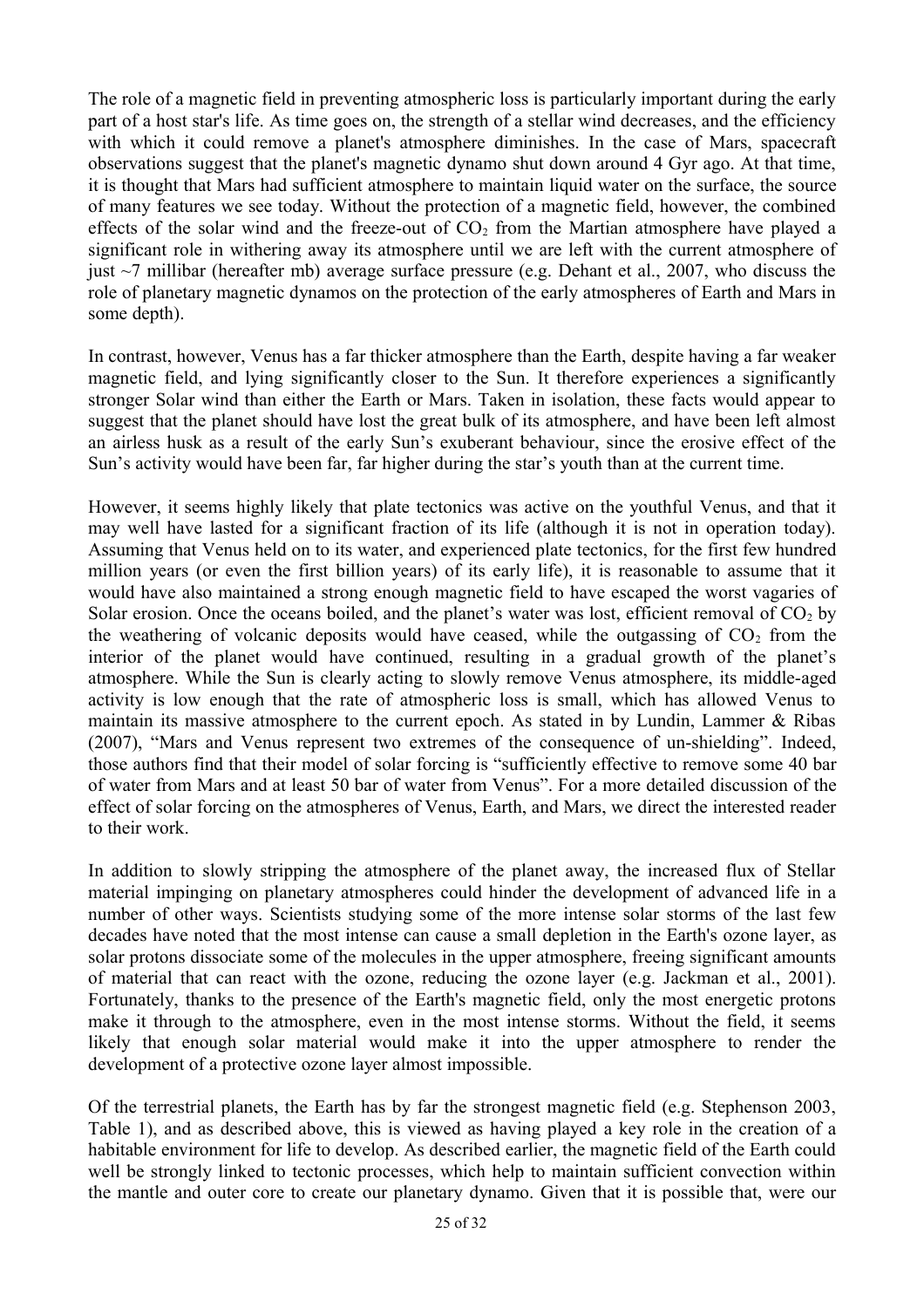Earth a dry planet, rather than a wet one, plate tectonics would not be possible, it seems likely that, for planets of around the mass of the Earth, the presence of water could play a far more critical role in determining habitability than simply providing a solvent in which life can develop. Although more massive exoEarths could maintain such tectonic activity even if they were significantly drier than the Earth, this adds further weight to the idea that the first truly Earth-mass planets we search for life must have a significant water budget. For a more detailed in-depth discussion about the effect of planetary magnetic fields on habitability, we direct the interested reader to section 4.3 of the excellent review by Lammer et al. (2009).

#### *Atmospheric pressure, structure, and orbital distance*

The atmosphere of any exoEarth will play a key role in determining whether the planet is habitable. A few of the reasons for this have already been mentioned, but key among them is the role of an atmosphere in ensuring that the planet's surface is capable of sustaining liquid water. There has to be sufficient atmospheric pressure that liquid water is a possibility, as a start. Below a pressure of 6.10 mb, liquid water cannot exist. Any lower, and ice passes straight to the vapour phase, without ever being liquid. Interestingly, 6.10 mb is very close to the mean atmosphere pressure on the surface of Mars. Above a certain martian altitude, liquid water can never be stable, regardless of the local temperature. So, clearly, a planet must have a significant atmosphere in order to house liquid water. As the atmospheric pressure on a planet increases, so does the upper temperature at which water remains liquid. On Earth, the mean atmospheric pressure at sea level is 1013 mb, and pure water is liquid from 0  $\degree$ C up to its boiling point at this pressure of 100  $\degree$ C.

Beyond providing enough pressure to allow liquid water to be present, the atmosphere also plays a key role in maintaining an optimal temperature for that water. Too cold, and the water freezes out, too warm, and it boils away (and is eventually potentially lost as photo-dissociation in the planet's upper atmosphere breaks it to its component hydrogen and oxygen). This balance between too hot and too cold is not so simple as it might seem. Remember that the luminosity of a star gradually increases throughout its main sequence lifetime. Our Sun was just 70% of its current luminosity when it entered the main sequence, and it is clear that with the Earth's current atmospheric makeup, it would have been far too cold to host liquid oceans - a snowball Earth. Fortunately, the Earth's early atmosphere was significantly different to that we see today, with huge quantities of greenhouse gases (primarily  $CO<sub>2</sub>$  and  $CH<sub>4</sub>$ ) raising the temperature enough to support our oceans. Indeed, it is believed that the temperature of the early Earth was significantly higher than it is today.

Just as the present Earth's atmosphere would have led to the early Earth freezing over, if the modern Earth had retained the early Earth's atmosphere, the greenhouse effect would have long ago boiled the planet's oceans, and left us a dry, overheated husk (likely much like Venus). So the atmosphere, then, must evolve in such a way to maintain liquid water on the planet's surface over Gyr timescales. At this point, the inter-relationship between the atmosphere, weathering, and the effects of life itself become incredibly complicated - but it is certainly fair to say that if we were searching for the "best" exoEarth to target, it would have to have an atmosphere today that would support the presence of liquid water over a significant fraction of the planet's surface.

The atmosphere of the Earth has played an additional important role in the maintenance of the oceans. Uniquely among the terrestrial planets, our atmosphere has a significant temperature inversion above the troposphere. This unusual vertical temperature structure proves remarkably efficient at preventing any significant quantities of water diffusing high enough in the atmosphere to become dissociated. Without that inversion, our planet would rapidly shed hydrogen to space, as the water is broken down, and the oceans would slowly be lost.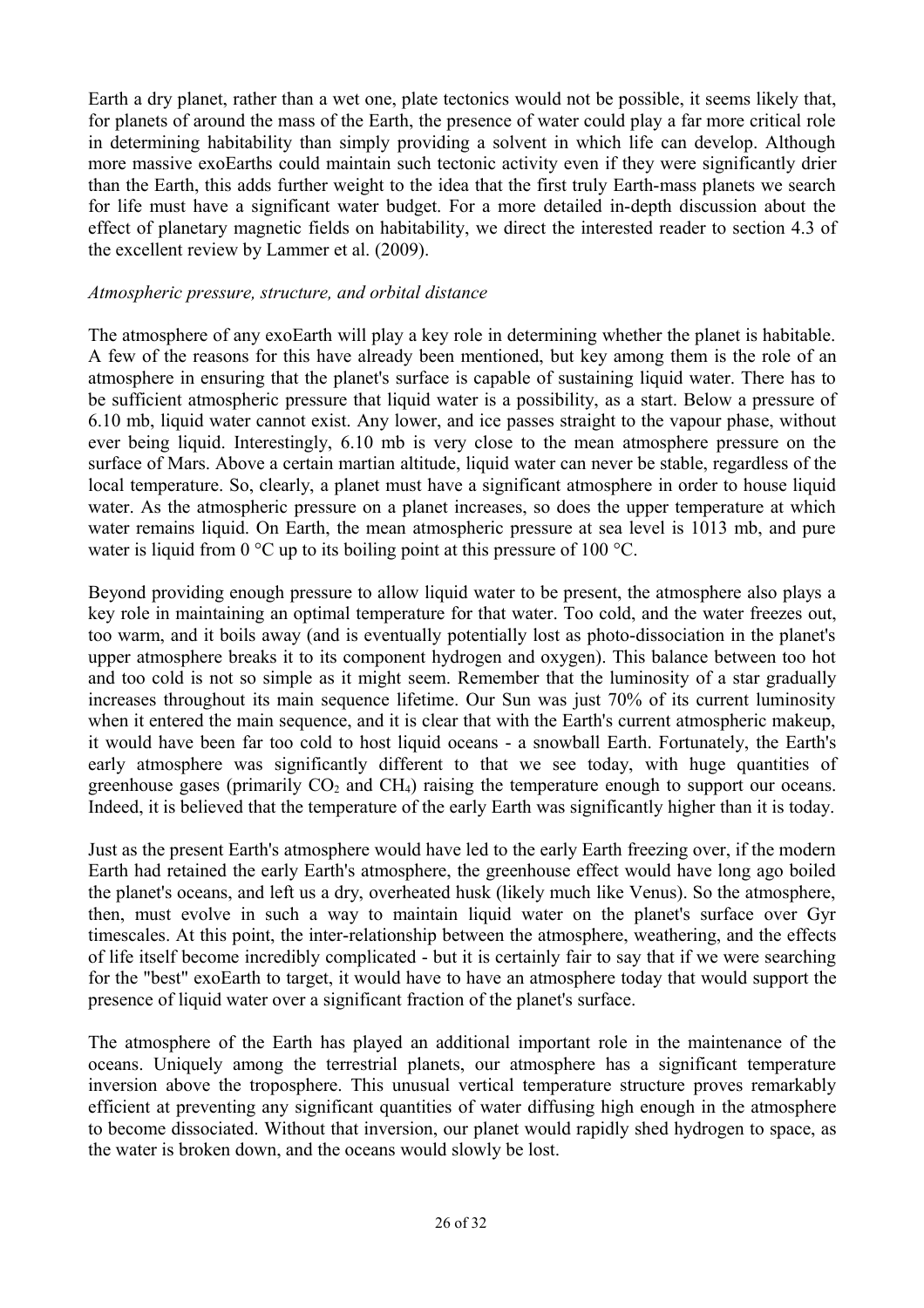At the other end of the scale, there comes the more speculative question of how much atmosphere is too much? As the atmospheric pressure on a planet increases, so does the range of temperatures at which water remains liquid. Therefore, one could imagine massive, hot exoEarths being able to house significant oceans. Would such a thick atmosphere prove prohibitive to the development of life? Could it be that such an atmosphere would make it harder for any life on that planet to be detected?

On the other hand, increasing the thickness of a planet's atmosphere (which could perhaps be related to an increased mass of the planet itself - potentially super-Earths would have superatmospheres) would allow the planet to retain more of the heat it receives from the Sun, potentially increasing the radial extent of the classical habitable zone, and allowing planets that would otherwise be excluded to be considered potentially habitable. As an example in our own Solar System - if Mars, which has a mass about a tenth that of the Earth, were at least a few times more massive than it is, then it is likely it would have retained a significantly thicker atmosphere, and also been able to maintain plate tectonics (assuming Mars was wet!). In such a scenario, it seems reasonable to think that such a "Mars" would be habitable at the current epoch, despite its position on the very outer edge of the present day classical habitable zone.

# **Conclusion**

If the history of astronomy teaches us anything, it tells us that as technology improves, new populations of objects will be discovered. Although the search for the first in a given population is arduous, and takes many years, once one is found, many others follow soon after. In the last couple of decades, such rapid growth after initial discovery has been observed time and time again witness the rate at which exoplanets have been found since the discovery of 51 Pegasi, and the rapid growth in the number of trans-Neptunian objects and Centaurs known within our own Solar System.

In the coming years, the first truly Earth-like exoplanets will be discovered - the exoEarths. Just as with every other population of objects discovered by astronomers, it is certain that where one discovery leads, many others will quickly follow. Once these planets are found, the scramble to search for the first concrete evidence for life beyond the Solar System will begin in earnest. Such a search will be incredibly challenging, with observations pushing telescopes and observers far beyond anything seen to date. In addition, however, those observers will want to be extra-certain of their results before publishing, giving the incredible weight of any possible discovery. For those reasons, it is certain that it will be almost impossible to simultaneously survey the entire catalogue of exoEarths in sufficient detail to claim a certain detection of life. Rather, the few most promising candidates will be hand-picked for the first suite of observations. There are a wide range of factors which could render an otherwise hospitable planet less so, and in deciding which planets to concentrate the search on, it is important to take into account as many as possible.

In this review, we have illustrated many of the various effects which can influence the habitability of an exoEarth. In the coming years, it is imperative that scientists from all fields within astrobiology come together to prepare a template for "optimal habitability", to help determine which exoEarth should be the first target for an intensive search for life. Some of the processes long held to be vital for the presence of life might prove, under further research, to be less important than previously thought, while others might be considered show-stopping. Nevertheless, we potentially have less than a decade to prepare the tools and our blueprint for habitability, to ensure that we are ready to focus our efforts once the first exoEarths are found.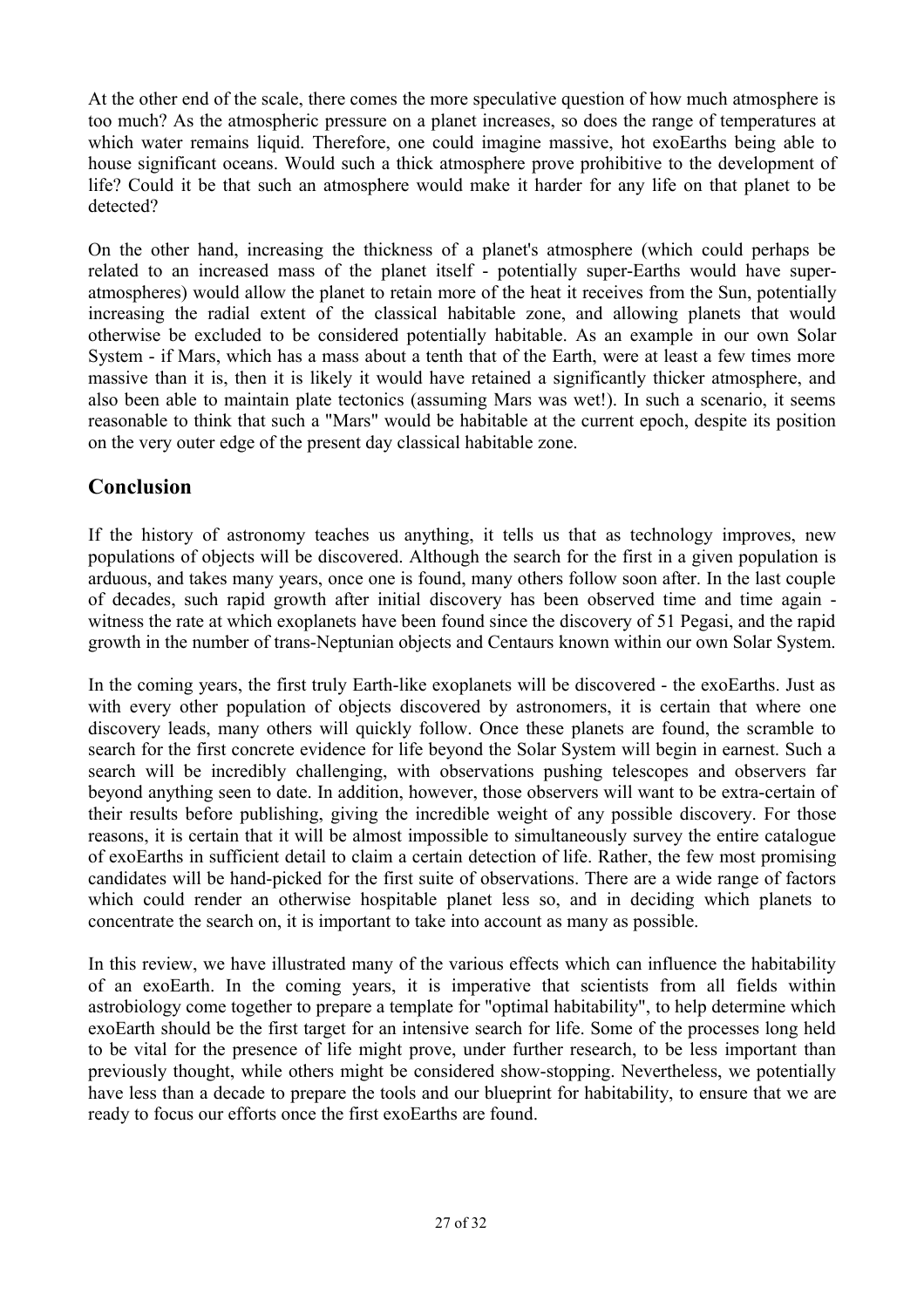# **References**

Andrews-Hanna, J. C., Zuber, M. T. & Banerdt, W. B. (2008), *Nature*, **453**, 1212

Backman et al. (2009), *The Astrophysical Journal*, **690**, 1522-1538

Baraffe, I. et al. (2005), *Astronomy and Astrophysics*, **436**, L47

Battistuzzi, F.U., Feijao, A., & Hedges, S.B. (2004). *BMC Evol Biol.* Published on-line 09 November 2004.

Beichman, C. A. et al. (2007), *Protostars and Planets V*, B. Reipurth, D. Jewitt, and K. Keil (eds.), University of Arizona Press, Tucson, 951 pp., 915-928

Benn, C. R. (2001), *Earth, Moon, and Planets*, **85/86**, 61-66

Benz, W., Slattery, W. L. & Cameron, A. G. W. (1986), *Icarus*, **66**, 515

Benz, W., Slattery, W. L. & Cameron, A. G. W. (1987), *Icarus*, **71**, 30

Benz, W.et al. (2007), *Space Science Reviews*, **132**, 189

Beust, H. (2010), *EAS Publications Series*, **41**, 219-230

Blum, H. F. (1957), "On the origin of self-replicating systems". In: D. Rudnick, Editor, *Rhythmic and Synthetic Processes in Growth*, Princeton Univ. Press, Princeton, 155–170.

Bottke, W. F et al. (2002), *Icarus*, **156**, 399

Bryden, G. et al. (2006), *The Astrophysical Journal*, **636**, 1098-1113.

- Bywater, R. P., Conde-Frieboesk, K. (2005), *Astrobiology*, **5**, 568-574.
- Chapman, C. R. (1994), *Nature,* **367**, 33–40.
- Correia, A. C. M. & Laskar, J. (2004), *Nature*, **429**, 848-850
- David, E-M. et al. (2003). *Pub. Astron. Soc. Pacific* **115**, 825-836.
- Dehant, V., et al. (2007), *Space Science Reviews*, **129**, 279
- Desidera, S. & Barbieri, M. (2007). *Astron. Astrophys*. **462**, 345-353.
- di Sisto R. P. & Brunini A. (2007), *Icarus*, **190**, 224
- Drake, M.J. (2005), *Meteoritics & Planetary Science,* **40**, 519–527.
- Drake, M.J. (2004), *Meteoritics & Planetary Science*, **39**, 5031.
- Eddy, J.A, Bandurian, P.B. & Hartmann, L.W. (1984), *Lecture Notes in Physics*, **193**, 169-172.
- Emel'yanenko, V. V., Asher, D. J. & Bailey, M. E. (2005), *MNRAS*, **361**, 1345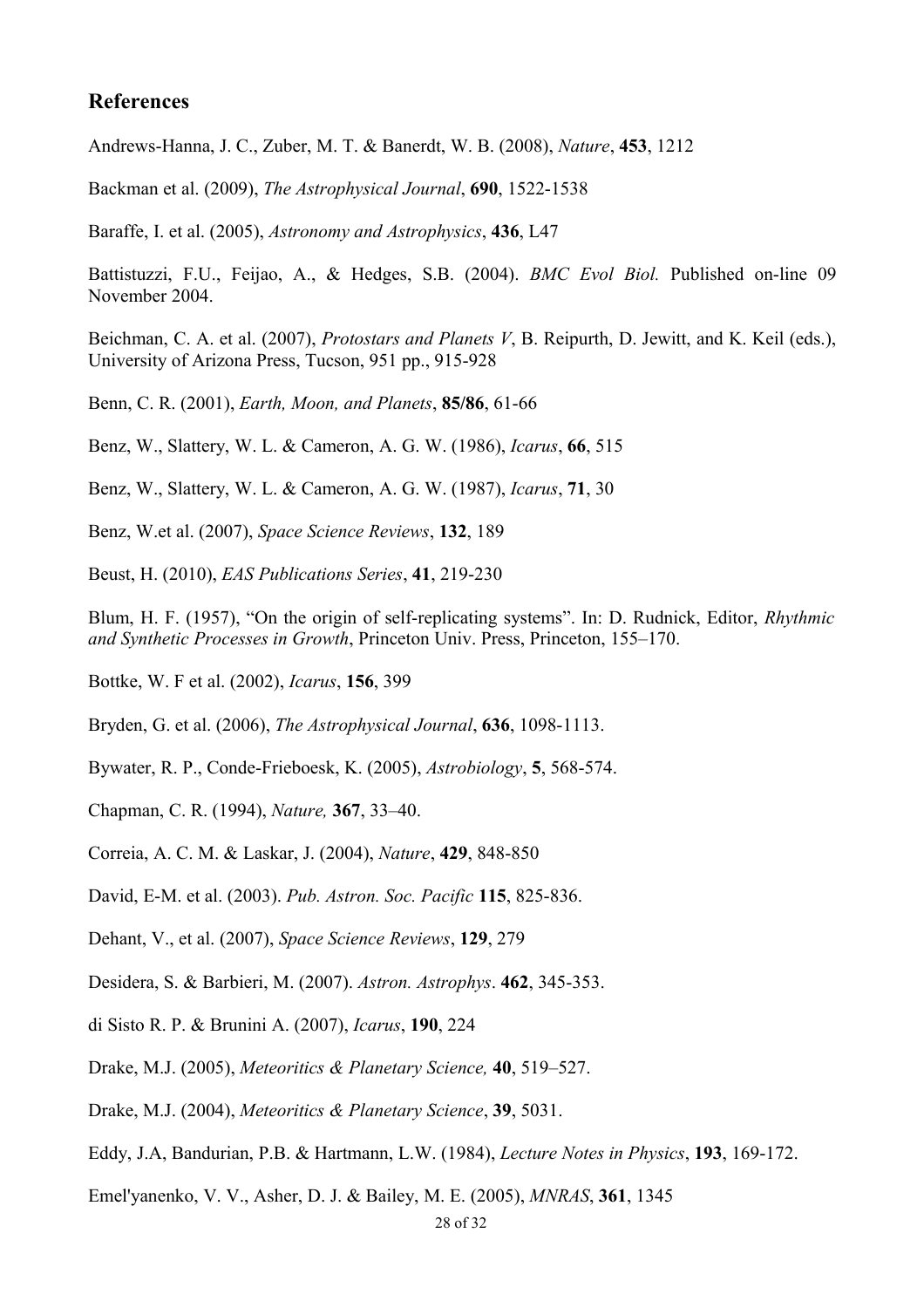- Emel'yanenko, V. V., Asher, D. J. & Bailey, M. E. (2007), *MNRAS*, **381**, 779
- Fabrycky D., Murray-Clay R.A. (2010), *Astrophys. J.*, **710**, 1408
- Feulner, G. & Rahmstorf, S. (2010), *Geophysical Research Letters*, **37**, Issue 5
- Fogg, M. J. & Nelson, R. P. (2007), *Astronomy and Astrophysics*, **461**, 1195
- Foukal, P. et al. (2006), *Nature*, **443**, 161-166
- Frogel, J.A. (1988), *Ann. Rev. Astron. & Astrophys*., **26**, 51-92
- Gogarten-Boekels, M., Hilario, E. & Gogarten, J. P. (1995), *Origins of Life and Evolution of the Biosphere*, **25**, 251-264
- Greaves, J. S.; Wyatt, M. C.; Holland, W. S. & Dent, W. R. F. (2004), *MNRAS*, **351**, L54-L58
- Greaves, J. S. & Wyatt, M. C. (2010), *MNRAS*, **404**, 1944-1951
- Grieve, R. A. F. & Pesonen, L. J. (1992), *Tectonophysics*, **216**, 1 30
- Gomes, R. et al. (2005), *Nature*, **435**, 466
- Guinan, E. F., Güdel, M. & Audard (2005), M., *Astrophys. J.,* **622,** 680-694
- Harvey, P. M., Wilking, B. A. & Joy, M. (1984), *Nature*, **307**, 441-442
- Heath, M.J. et al. (1999). *Origins of Life and Evolution of the Biosphere* **29**, 405-424
- Holman, M. J. & Weigert, P.A. (1999). *Astron J.* **117,** 621-628
- Horner, J., Evans, N. W., Bailey, M. E., & Asher, D. J. (2003), *MNRAS*, **343**, 1057
- Horner, J., Evans, N. W., & Bailey, M. E. (2004), *MNRAS*, **354**, 798
- Horner, J., Evans, N. W., & Bailey, M. E. (2004), *MNRAS*, **355**, 321
- Horner, J. & Jones, B. W. (2008), *International Journal of Astrobiology*, **7**, 251
- Horner, J. & Jones, B. W. (2009), *International Journal of Astrobiology*, **8**, 75
- Horner, J., Mousis, O., Petit, J. -M. & Jones, B. W. (2009), *Planetary and Space Science*, **57**, 1338
- Horner, J., Jones, B. W. & Chambers, J. (2010), *International Journal of Astrobiology*, **9**, 1
- Horner, J. & Lykawka, P. S. (2010), *MNRAS*, **402**, 13
- Jackman, C. H., et al. (2001), *Geophysical Research Letters*, **28**, 2883
- Jakosky, B. M., Henderson, B. G. & Mellon, M. T. (1995), *JGR*, **100**, 1579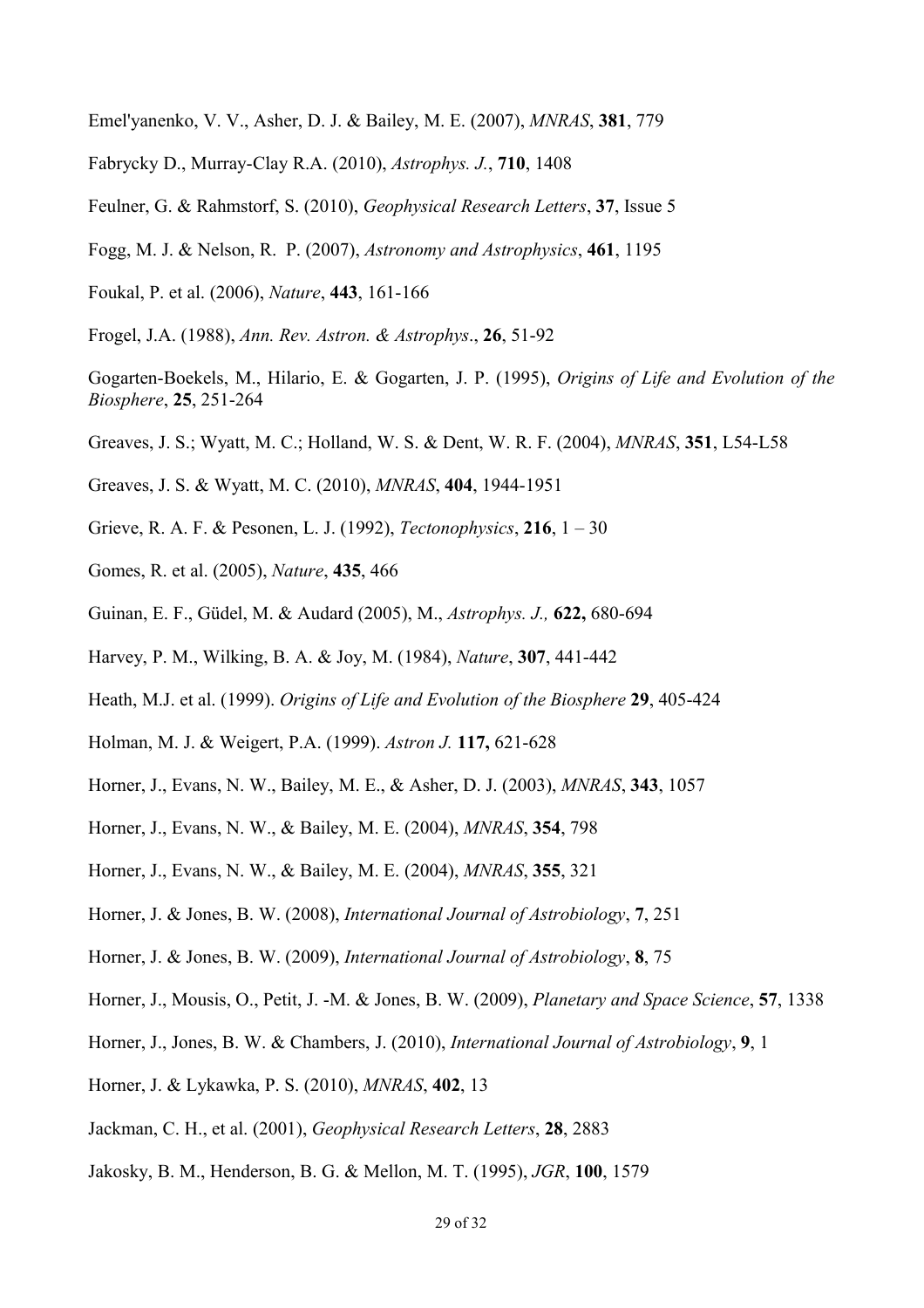- Janes, K. & Kim, J-H. (2008). *Proc. Int. Astron. Union* **4**, 548-551
- Jewitt, D.C. & Luu, J.X. (1993). *Nature* **362,** 730-732
- Lammer, H., et al. (2009), *The Astronomy and Astrophysics Review*, **17**, 181
- Lathe, R. (2004), *Icarus*, **168**, 18-22
- Lean, J., Beer, J. & Bradley, R. (1995), *Geophysical Research Letters*, **22**, 3195-3198
- Lean, J. (2000), *Geophysical Research Letters*, **27**, 2425-2428
- Levison, H. F. & Duncan, M. J. (1997), *Icarus*, **127**, 13
- Levison, H. F. et al., (2001), *Icarus*, **151**, 286-306
- Levison, H. F. et al., (2008), *Icarus*, **196**, 258-273
- Lin, D. N. C., Bodenheimer, P. & Richardson, D. C. (1996), *Nature*, **380**, 606
- Lowe, D. R. & Tice, M. M. (2004), *Geology*, **32**, 493
- Lundin, R., Lammer, H. & Ribas, I. (2007)*, Space Science Reviews,* **129**, 245-278
- Lunine, J. I. (1999), *Proceedings of the National Academy of Science*, **96**, 5353
- Matthews et al., 2010, *Astronomy and Astrophysics*, in press
- Mayor, M. & Queloz, D. (1995). *[Nature](http://en.wikipedia.org/wiki/Nature_(journal))* **378**, 355–359
- Marois, C. et al. (2008). *Science* **322**, 1348-1352
- Marshall, J., Horner, J. & Carter, A. (2010). *International Journal of Astrobiology*, submitted
- Masset, F. S. & Papaloizou, J. C. B. (2003), *Astrophysical Journal*, **588**, 494
- Mezger, P.G. et al., (1996), *Astronomy & Astrophysics Review*, **7**, 289-388
- Morbidelli, A. et al. (2000), *Meteoritics and PlanetaryScience,* **35**, 1309–1320
- Morbidelli, A., Petit, J. -M., Gladman, B. & Chambers, J. (2001), *Meteoritics & Planetary Science,* **36**, 371-380
- Morbidelli, A. et al. (2002), *Origin and Evolution of Near-Earth Objects. Asteroids III.* University of Arizona Press, Tucson, AZ, pp. 409–422
- Morbidelli, A. & Vokrouhlický, D, (2003), *Icarus*, **163**, 120
- Newkirk Jr, G. (1980), *Geochimica Cosmochimica Acta Suppl.***, 13**, 293-301
- Nimmo, F. & McKenzie, D. (1998), *Annual Review of Earth and Planetary Sciences*, **26**, 23-53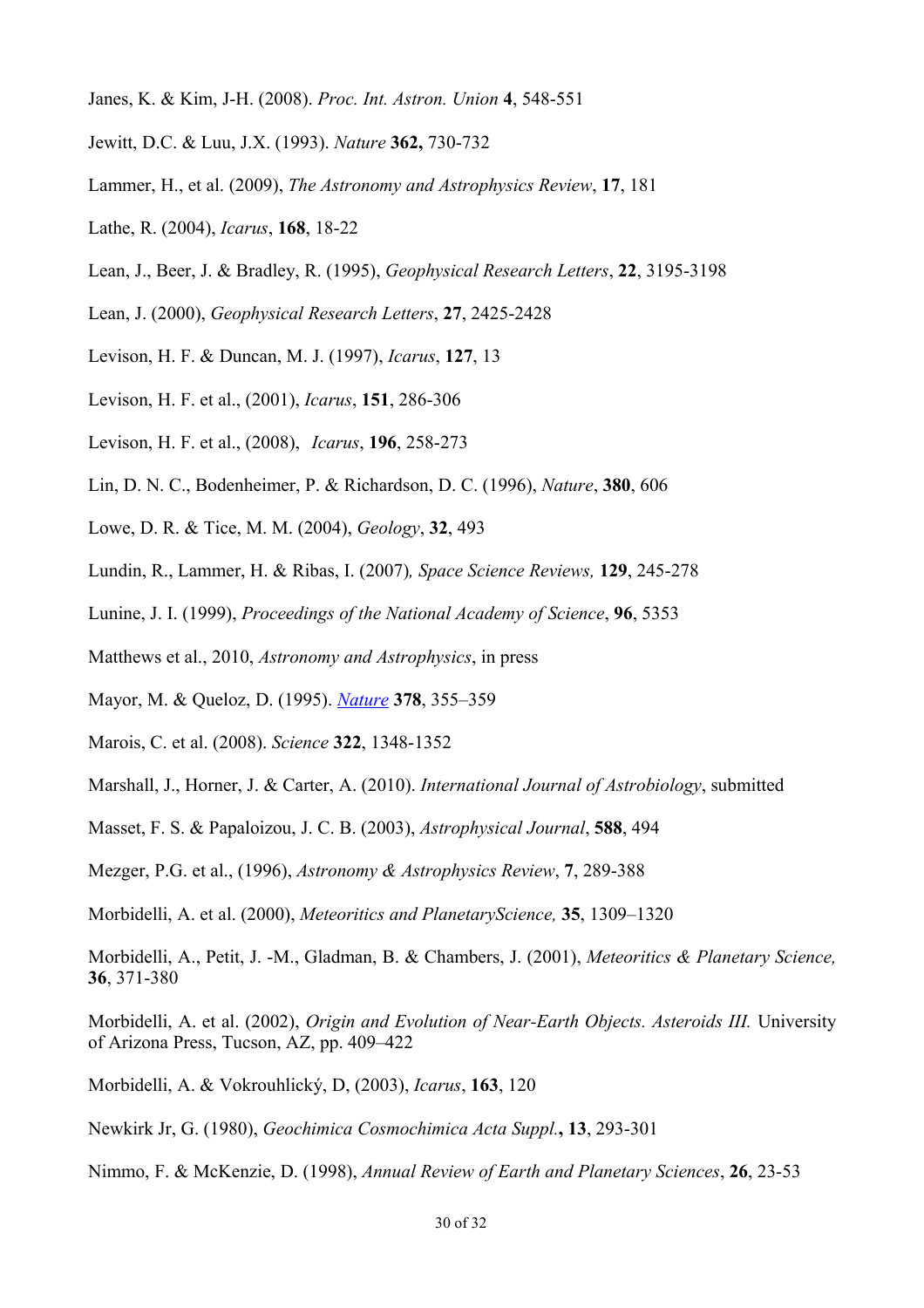- Oberbeck, V. R., Quaide, W. L., Arvidson, R. E. & Aggarwal, H. R. (1977), *Journal of Geophysical Research*, **82**, 1681-1698
- Oberbeck, V. R. & Fogleman, G. (1989), *Nature*, **339**, 434
- O'Neill, C., Jellinek, A. M. & Lenardic, A. (2007), *Earth and Planetary Science Letters*, **261**, 20-32
- Oort, J. H. (1950), *Bull. Astron. Inst. Neth*, **11**, 91
- Owen, T. & Bar-Nun, A. (1995). *Icarus*, **116**, 215–226
- Petit, J. -M., Morbidelli, A., Chambers, J. (2001). *Icarus*, **153**, 338–347
- Pfahl, E. & Muterspaugh, M. (2006). *Astrophys. J*. **652**, 1694-1697
- Quintana, E.V. & Lissauer, J.J. (2006). *Icarus* **185,** 1-20
- Quintana, E.V. et al. (2007). *Astrophys. J*. **660,** 807-822
- Rind, D. (2002), *Science*, **296**, 673-678
- Russell, C.T., Elphic, R.C., & Slavin, J.A. (1979). *Science* **205**, 114-116
- Scalo, J. et al. (2007), *Astrobiology*, **7**, 85-166
- Sing, D.K. et al. (2008). *Proc. Int. Astron. Union* **4**, 532-535
- Slattery, W. L., Benz, W. & Cameron, A. G. W. (1992), *Icarus*, **99**, 167
- Sofia, S. & Li, L. H. (2001), *Journal of Geophysical Research*, **106**, 12969-12974
- Stevenson, D. J. (2003), *Earth and Planetary Science Letters*, **208**, 1
- Stern, S. A., et al. (2006), *Nature*, **439**, 946
- Street, R. A. et al. (2003). *Mon. Not. R. Astron. Soc* **340,** 1287-1297.
- Su, K. Y. L. (2009), *The Astrophysical Journal*, **705**, 314-327
- Tiscareno, M. S. & Malhotra, R. (2003), *Astrophys. J.*, **126**, 3122
- Vokrouhlický, D. & Čapek, D. (2002), *Icarus*, **159**, 449
- Volk, K., & Malhotra, R. (2008), *Astrophysical Journal*, **687**, 714
- Wallace, J.M. & Hobbs, P.V. (2006), *Atmospheric Science an Introductory Survey (2nd edn.)*, Academic Press, (a) section 7.2.1 (b) sections 2.3.3 and 2.3.4

Waltham, D. (2006), *International Journal of Astrobiology*, **5**, 327

Waltham, D. (2010), *Astrobiology*, submitted